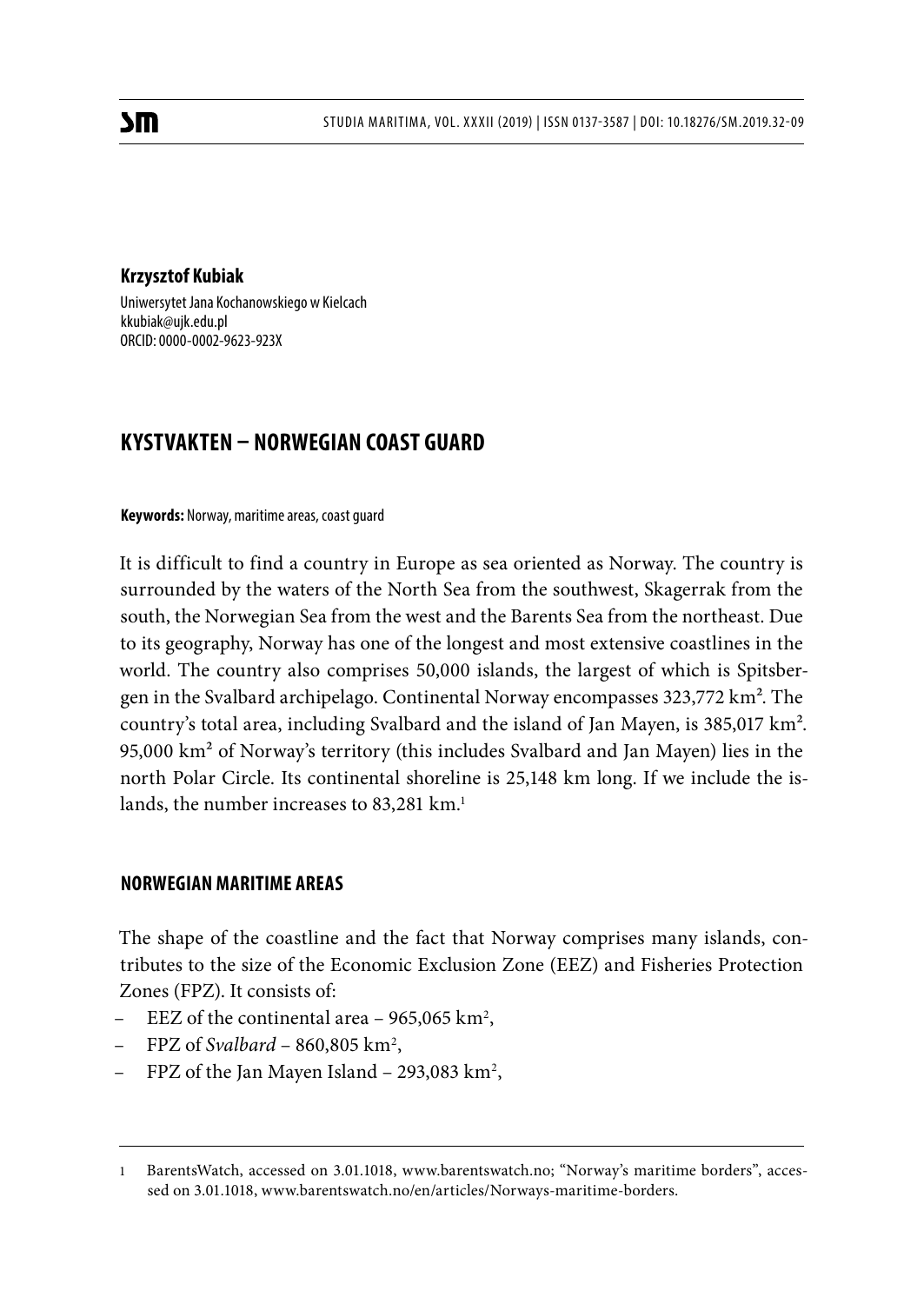Smutthavet (Banana Hole) – an area that is officially a part of the Norwegian continental shelf (the jurisdiction of the state within the shelf is more limited than in the Exclusive Economic Zone. For example, natural resources which belong to the state include mineral resources and other inanimate resources of the seabed and its underground, as well as living organisms belonging to sedentary species, i.e. organisms that are ready for being fished, or remain motionless on or below the seabed, or are unable to move in other ways than being in constant physical contact with the seabed or its underground. In this case, the state is considered not to have any fish resources) that is located between the EEZs of the continent and the island of Jan Mayen, over which jurisdiction was obtained as a result of the decision of the Commission on the Limits of the Continental Shelf on March  $2009^2 - 317,546 \mathrm{~km^2}$ .

Smutthullet (Loop Hole) – 67,100 km<sup>2</sup>. The area was included into the EEZ under an agreement with Russia on the delimitation of maritime areas.<sup>3</sup>

Svalbard needs some additional explanation. The archipelago, which is surrounded by the Greenland Sea from the west, the Barents Sea from the east, and the Arctic Circular Pool from the north, for centuries was no man's land (Latin: *terra nullis*). It was not until 1871 that Sweden (with which Norway was in union) asked if the annexation of this territory would lead to any claims from other countries. Russia, in a diplomatic note, said at the time that it would not approve of such a move.<sup>4</sup> After World War I, Norway, taking advantage of Russia's weakened position, raised the issue at a peace conference in Versailles in 1919. The "Big Five" (United States, Great Britain, France, Italy and Japan) appointed the so-called Spitsbergen Commission and charged it with examining the problem and finding a solution. The islands were ultimately recognized as part of Norway, while retaining the right of other countries to conduct business and research in the area. The new status of the archipelago was legitimized by the Spitsbergen Treaty signed on February 9, 1920 (coming into force on August 14, 1925) by 12 countries. To date, it has been ratified by 44 countries. Poland joined the Treaty on September 3, 1931, but strengthened its position by first establishing a permanent meteorological station on the islands.<sup>5</sup>

It should be emphasized that the waters around Svalbard, or rather the scope of Norway's jurisdiction, are subject to controversy within the international community.

<sup>2</sup> BarentsWatch, accessed on 3.01.2018, www.barentswatch.no; "Smutthullet og Smutthavet", accessed on 3.01.2018, www.barentswatch.no/artikler/Smutthullet-og-Smutthavet/.

<sup>3</sup> Trond Lepperød, *Knep russere i Smutthavet*, accessed on 4.01.2018, www.nettavisen.no/nyheter/innenriks/knep-russere-i-smutthavet/1110865.html.

<sup>4</sup> Thor B. Arlov. "The Discovery and Early Exploitation of Svalbard. Some Historiographical Notes", *Acta Borealia* 22 (2005), 1: 3–4.

<sup>5</sup> Mariusz Karwowski, *Polska w krainie wiecznego zimna*, accessed on 12.01.2018, https://forumakademickie.pl/fa-archiwum/archiwum/2001/02/artykuly/16-polska\_w\_krainie\_wiecznego\_zimna.htm.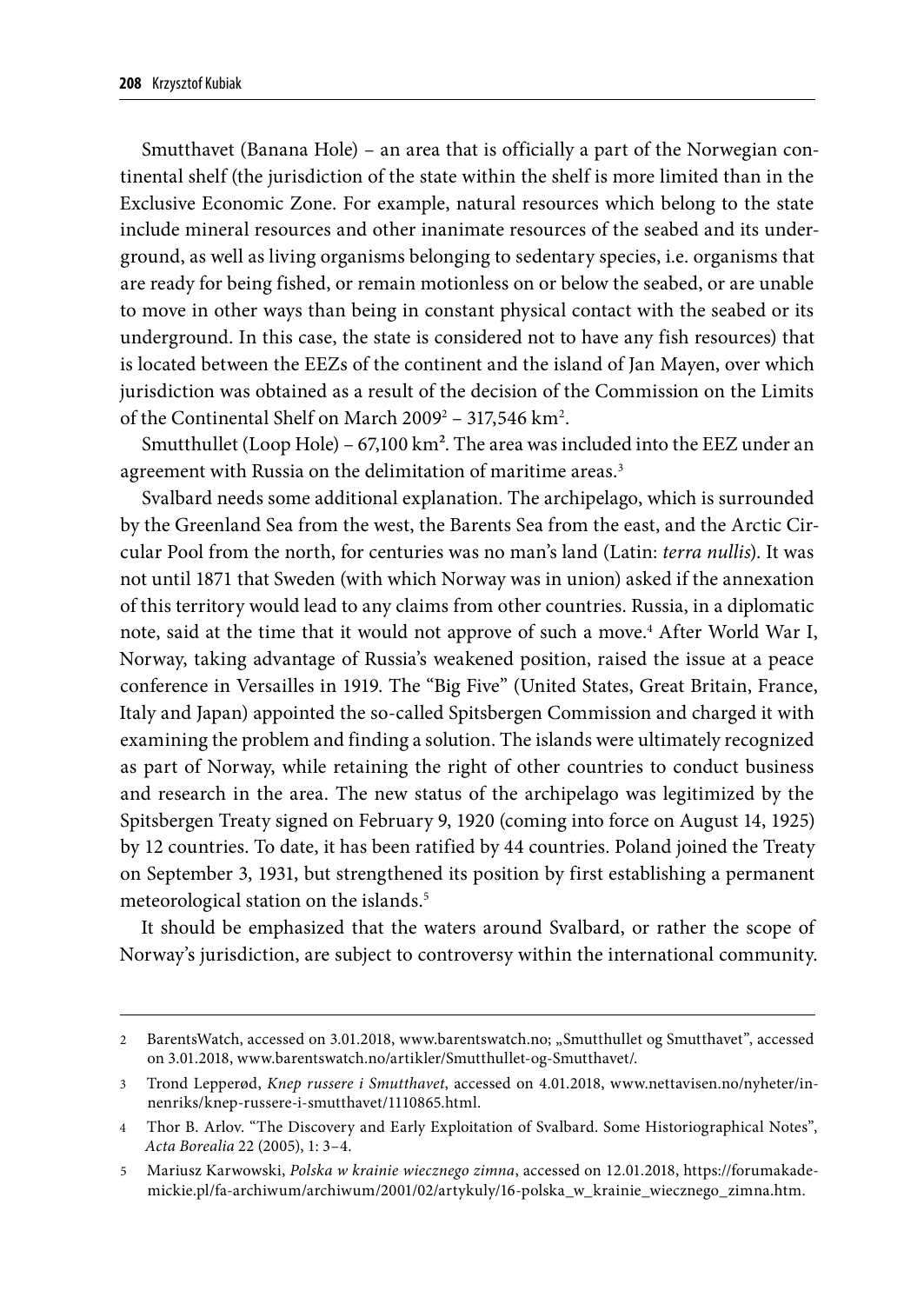Norway maintains that it has the right to designate a 200-nautical-mile Fisheries Conservation Zone around the archipelago (which was legitimized by a governmental act in 1977). According to Norway, the right enshrined in the Spitsbergen Treaty that allows other countries to conduct economic activity and scientific research refers only to the islands that the agreement mentions, and a 4-mile wide belt around them, not to the whole Svalbard Zone and the Exclusive Economic Zone of the archipelago (which overlaps with the Fisheries Conservation Area). This position is accepted by most countries, with the exception of Russia, which claims that economic freedom is to be shared not only on the islands and within their four-mile radius, but also on the waters of the Spitsbergen shelf. Russia does not recognize Norwegian functional rights with respect to the Svalbard Fisheries Protection Area, stating that the legal status of these waters is not officially defined. This is demonstrated by the incident that took place in 2005 and concerned the *Elektron* trawler. The ship was intercepted by the Norwegian Coast Guard patrol boat *Tromsø* for an on-board inspection. Russian fishermen were accused of possession of illegal fishing gear and non-compliance with the regulations protecting certain sizes of fish. The skipper of the unit was ordered to head towards a Norwegian port in the company of two Coast Guard inspectors. However, while crossing open sea, *Elektron* suddenly set a return course and headed towards Russian territorial waters. The Norwegians, despite having the right to do so, did not use force. The Russian crew later claimed that they took action at the behest of their authorities, which ordered the skipper not to give in to Norwegian orders and to return to Russia. However, the controversy has not been resolved and currently has the potential to lead to conflict.<sup>6</sup>

On the other hand, it should be mentioned that in 2010, Norway and Russia, after 40 years of negotiations, finally settled the dispute over their sea borders. They argued over maritime areas covering 175,000 km2 (around 12% of the Barents Sea), which are especially attractive for fishing. The parties agreed on an equal (in terms of size) division of disputed territories. The agreement, apart from clearly demarcating the border, also included two annexes: one recognizing the transboundary natural deposits as shared and permitting only joint Russian-Norwegian exploitation, and the other specifying the rules of fishery.7

<sup>6</sup> Mariusz Mieczkowski, "Status granic morskich Svalbardu oraz interpretacja Traktatu Spitsbergeńskiego z 1920 roku z perspektywy dzisiejszego Międzynarodowego Prawa Morza", *Meritum* 1 (2009): 239.

<sup>7</sup> Treaty between the Kingdom of Norway and the Russian Federation concerning Maritime Delimitation and Cooperation in the Barents Sea and the Arctic Ocean; Annex I to the Treaty between the Kingdom of Norway and the Russian Federation concerning Maritime Delimitation and Cooperation in the Barents Sea and the Arctic Ocean; Annex II to the Treaty between the Kingdom of Norway and the Russian Federation concerning Maritime Delimitation and Cooperation in the Barents Sea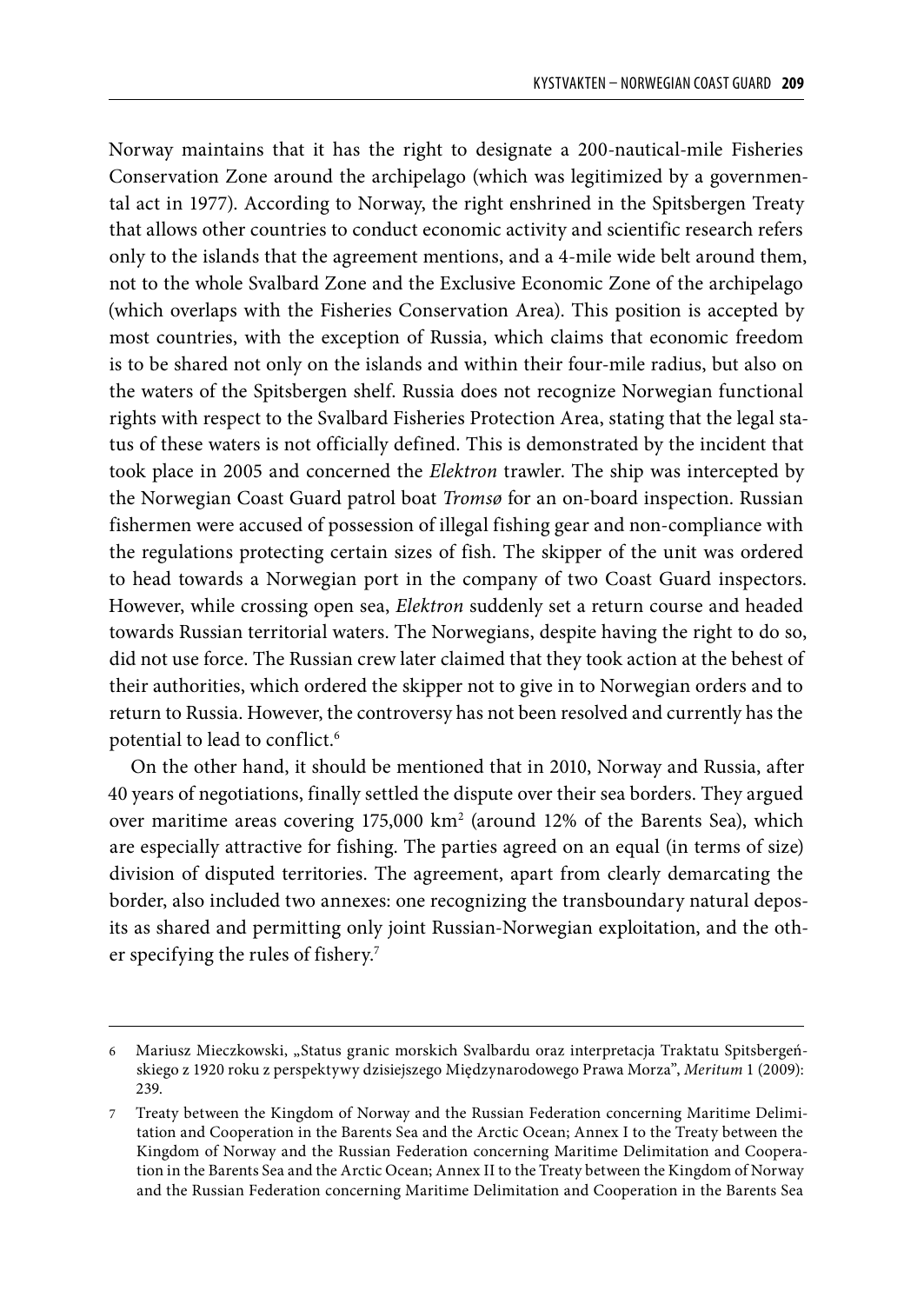Norway also owns two islands in the Antarctic: Bouvet Island and Peter I Island. What is more, Norway laid claims to Queen Maud Land in Antarctica. Bouvet Island (which has an active volcano) is located in the South Atlantic about 1,750 km off the coast of Antarctica, 2,500 km from Cape Town in South Africa and 4,800 km from Cape Horn. It has an area of 49 km<sup>2</sup>. Peter I Island (Peter I Øy) can be found in the Bellingshausen Sea. It is located around 430 km off the coast of Antarctica. It has an area of 249.2 km². Queen Maud Land (Dronning Maud Land) is an area of approximately 2,700,000 km<sup>2</sup> stretching from 20° W to 45° E (The Norwegians have not officially specified the extent of their claims to the south, but it can be assumed that, like others, they consider the tip of their sector to be the South Pole), between the British Antarctic Territory in the west and the Australian Antarctic Territory in the east. The name of the area commemorates Maud Charlotte Mary Victoria, wife of the Danish prince Christian Frederik Carl Georg Valdemar Axel (1872–1957), who ruled Norway as Haakon VII from 1906.8

Among Norwegian maritime resources, oil and natural gas deposits play the most important role (about 6000 oil wells were drilled: 4996 in the North Sea, 836 in the Norwegian Sea and 168 in the Barents Sea). Norway is currently the sixth-largest gas producer and 13th largest producer of crude oil in the world. In 2016, oil and gas exports gave Norway a total revenue of 350 billion kroner, constituting 37% of the value of en bloc exports (47% of the value of exports of goods). The stability of the commodity market and the maintenance of the undisturbed operation of erected mining installations are, therefore, of paramount importance for maintaining a high level of Norway's social, economic and political security.9 In an unfavourable political and military situation, however, sea mining can turn into the element of critical infrastructure of the state which is most difficult to protect.

In turn, the value of exports of fishery products and the closely related processing industry is estimated at around 48 billion NOK, which is a significant part of the state's revenue. In addition, these branches play an important social role, which in a welfare

and the Arctic Ocean, accessed on 17.02.2018, www.regjeringen.no/globalassets/upload/ud/vedlegg/ folkerett/avtale\_engelsk.pdf.

<sup>8</sup> World States, accessed on 22.01.2018 www.worldstates.org; *Norwegian Antarctic Territory*, accessed on 22.01.2018 www.worldstatesmen.org/Queen\_Maude\_Land.html; *Regjeringen*, accessed on 22.02.2018 www.regjeringen.no; "Norwegian Interests and Policy in the Antarctic, Meld. St. 32 (2014–2015) Report to the Storting (white paper)", accessed on 22.02.2018, www.regjeringen.no/contentassets/cef2a67e958849689aa7e89341159f29/en-gb/pdfs/stm201420150032000engpdfs.pdf.

<sup>9</sup> Norwegian Petroleum, accessed ib 22.03.2018, www.norskpetroleum.no, "Oil and Gas Exports", accessed on 22.03.2018 www.norskpetroleum.no/en/production-and-exports/exports-of-oil-and-gas/.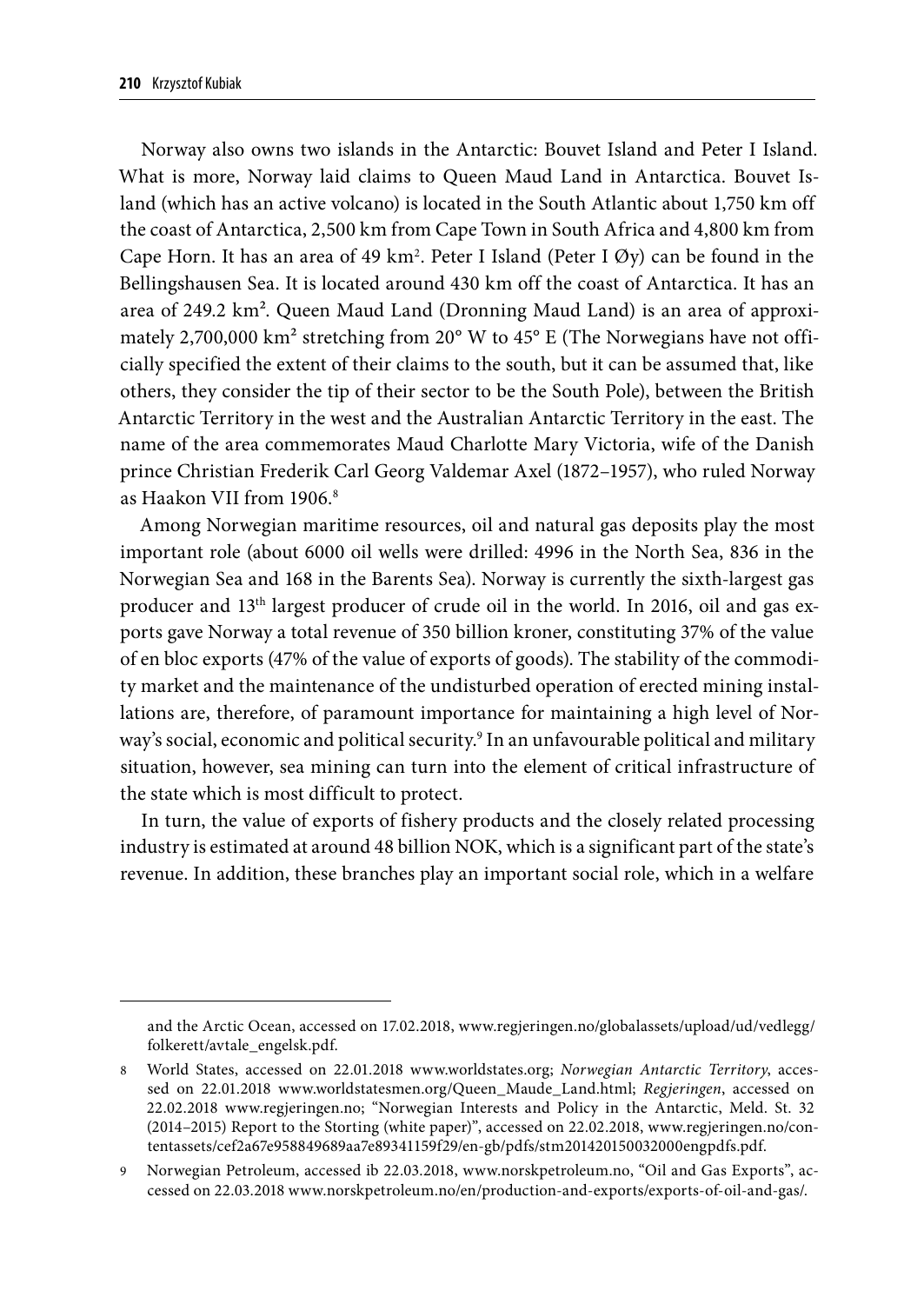state is an extremely important issue.10 The two aforementioned examples clearly show that Norwegians have good reasons to protect their maritime territories. A specialized formation called the Coast Guard (Kystvaken) is dedicated to this task.

### **FROM FISHERIES SURVEILLANCE SERVICE TO THE COAST GUARD**

Norway gained independence in 1905, breaking the union with Sweden and offering the crown to Danish Prince Christian Frederik Carl of the house of Glücksburg, who took the name Haakon VII. In 1906, the young kingdom expanded its territorial waters from 3 to 4 nautical miles, which was at the time a widely accepted number by naval powers that were as big as 4 nautical miles (the so-called Scandinavian concept, also recognized by Denmark and Sweden). However, the first steps to enforce this move were not taken until 1911, when the first British trawler was seized. The task of protecting fisheries was at the time given to the navy (during the union with Sweden, the Norwegian province had autonomous armed forces, including the fleet), although the Ministry of Fisheries also participated in financing patrol vessels (a state office performing administrative and control functions for fisheries has been continuously present in Norway for around 500 years).<sup>11</sup>

After the First World War, units optimized for control and inspection tasks, which were either adapted fishing vessels or ships modelled on them, began to enter service. The first was *Michael Sars* in 1924 (also performing the role of a research vessel), then *Fridtjof Nansen* in 1930 (structured similarly to a whale hunting ship. It sank in 1940 after running aground in the vicinity of Jan Mayen Island). In 1937, vessels *Nordkapp* (it was later used by the Norwegian Navy in exile during Second World War; it served as a military ship until 1954 when it passed onto civilian hands and finally, renamed to *Tor Hugo*, sank in 1972 in West African waters) and *Senja* (it was captured by a German destroyer-class ship on 9 April 1940 and was sunk three days later by a British plane; it was again raised from the seabed by the Germans and renamed *Löwe*; from 1945 it again flew the Norwegian flag but was withdrawn from active duty in 1954; it passed onto private hands and served until 1975) were called into service.<sup>12</sup>

<sup>10</sup> Food and Beverages, accessed on 22.02.2018, www.bizvibe.com, "Norwegian Seafood and Fish Industry Statistics", accessed on 22.02.2018, www.bizvibe.com/blog/norway-fishing-industry-largest-exporter/, accessed on 22.02.2018.

<sup>11</sup> Bowen L. Florsheim, "Territorial Seas – 3000 Years Old Question", *Journal of Air Law and Commerce*, Vol. 36 (1970): 80.

<sup>12</sup> Forsvarets Museer, accessed on 10.03.2018, www.forsvaretsmuseer.no; "Oppsynstjeneste fra 1906", accessed on 10.03.2018, www.forsvaretsmuseer.no/Marinemuseet/Sjoeforsvaret-organisasjon-avdelinger-og-drift-1814-2016/Kystvakten/Oppsynstjeneste-fra-1906.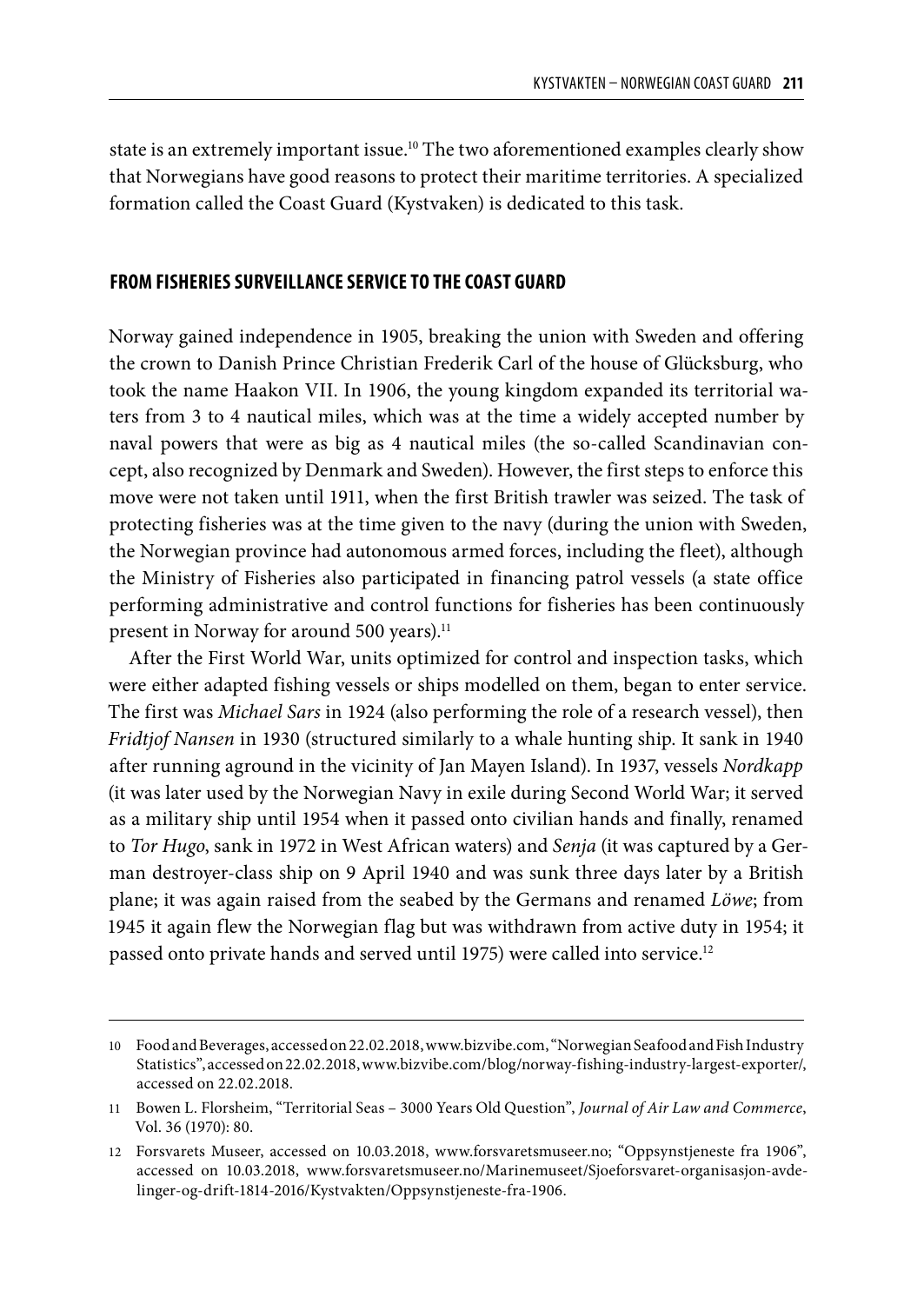After the Second World War, protection of fisheries was initially the responsibility of the maritime civil administration. However, in the 1950s, the number of poaching incidents in the waters of western Norway, caused by Soviet trawlers, was on the rise. Soviet crews did not allow Norwegian inspectors on board their ships and completely ignored their presence. In this situation, at the beginning of 1956, Rapp motor torpedo boats were sent north along with the *Sarpen* support vessel. As a result, four fishing vessels and their support vessel were escorted to Ålesund (the units and their crews were quickly released after a financial penalty was imposed) on February 2, 1956. Following such events, and due to the planned expansion of territorial waters to 12 nautical miles, the Norwegian parliament established in 1960 the Fisheries Surveillance Service (Der sjømillitære fiskerioppsyn) which remained under the jurisdiction of the navy.

Initially, the vessels serving under FSS were *Bangor*-class minesweepers and *Flower*-class corvettes. They were later joined by three, purchased in 1957 on the civil market, 500-ton whaling ships, which were fitted with 76 mm cannons. They were called *Andenes*, *Senja* and *Nordkapp*. In the years 1956–1965, three River-class frigates (*Draug, Garm* and *Troll*) were used for protection tasks. This solution was chosen because of necessity and was not met with enthusiasm, mainly due to high costs (including personnel costs, since the crews were large). *Harm* and *Heimdai* with a displacement of 600 tons and a 1000-ton *Nornen* (in 1970 it got a helicopter landing pad at the stern) entered service in 1962. Together with a dozen smaller units, this was enough to protect the initial territorial waters that covered the radius of 4 nautical miles, but was also sufficient when the territory expanded to 12 nautical miles (the expansion took place on August 1, 1961).<sup>13</sup>

In the seventies, it became clear that sooner or later the international maritime law would institutionalize a deeper extension of the states' jurisdiction over its coastal waters. This shift was initiated on December 3, 1973, during the Third United Nations Conference on the Law of the Sea in New York. The government in Oslo had a foretaste of things to come when in 1970 (signed in 1959) the North-East Atlantic Fisheries Convention came into existence. It introduced uniform control standards in extensive maritime territories, ranging from the Arctic to the coast of Portugal. To work out the right solutions, in April 1974 the *Storting* (Norway's parliament) set up a special commission led by Thorvald Stoltenberg (born in 1931, he became the Minister of Defence from 1979–81 and later the Minister of Foreign Affairs from 1987–1989 and 1990–1993. He should not be confused with his son, Jens Stoltenberg, born in 1959, who was the Prime Minister of Norway, and is currently the 13<sup>th</sup> Secretary General of

<sup>13</sup> Forsvarets Museer, accessed on 17.03.2018, www. forsvaretsmuseer.no, "Det sjømilitære fiskerioppsyn (1961)", accessed on 170.3.2018, http://forsvaretsmuseer.no/Marinemuseet/Sjoeforsvaret-organisasjon-avdelinger-og-drift-1814-2016/Kystvakten/Det-sjoemilitaere-fiskerioppsyn-1961.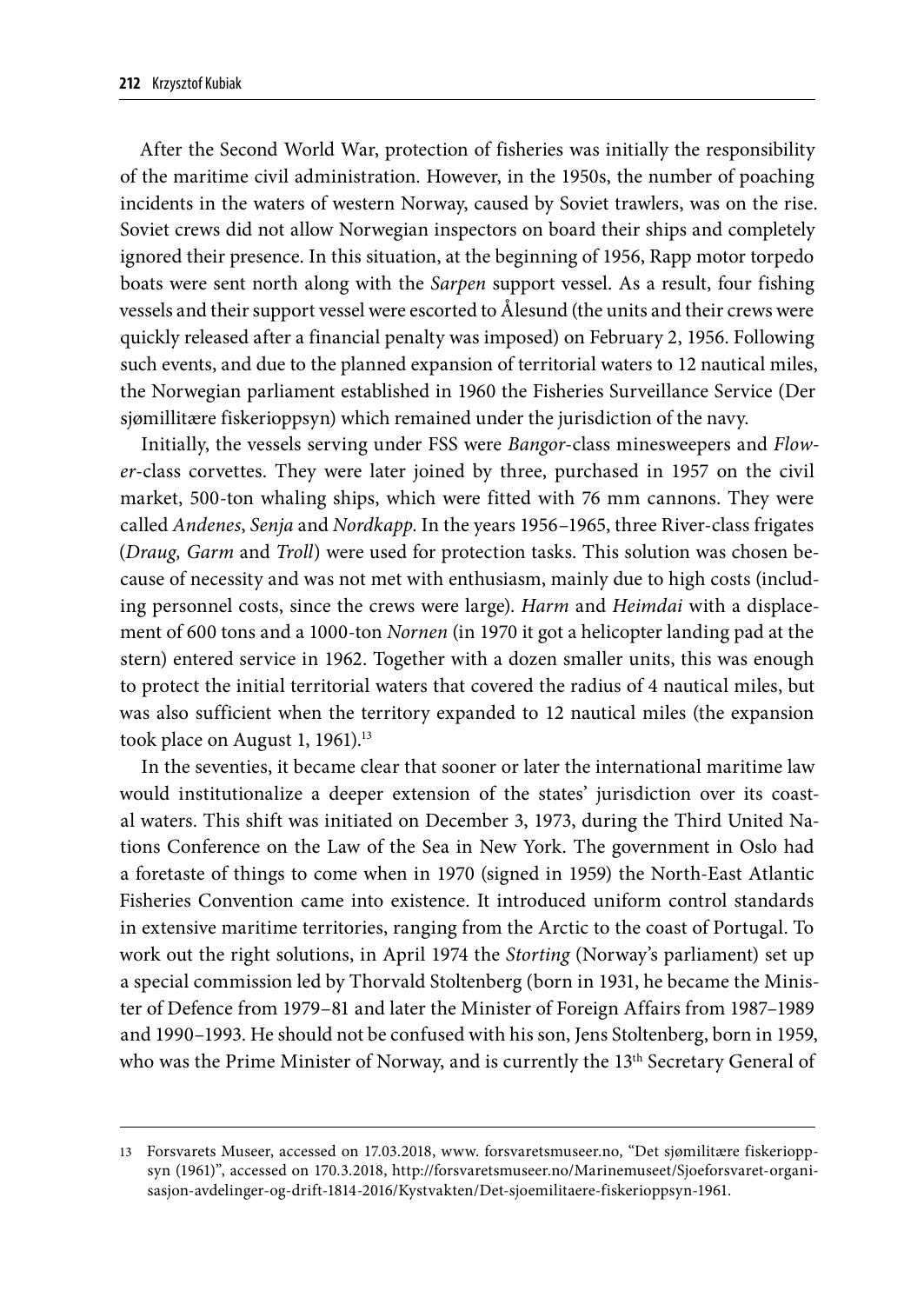NATO).<sup>14</sup> In 1975, the commission published a report calling for the formation of a specialized division within the navy that would act as the Coast Guard (Kystvaken). It would take the place of the existing Fisheries Surveillance Service (Der sjømillitære fiskerioppsyn). This solution was chosen from among a dozen (including the option to create a completely new civilian body), as it was considered to ensure an optimal division of competences and maximum effective use of limited resources (both material and intellectual, including those covering the institutional achievements collected so far, as well as staff experience) of the state. It was assumed that, while maintaining the existing organizational subordination, the existing fisheries inspection division would undergo a far-reaching metamorphosis and be able to effectively protect the interests of the state at sea. The recommendations were approved, and the task of developing detailed organizational solutions for the new (or rather deeply rebuilt) body was given to a different commission. It was headed by Johan Jørgen Holst (1937–1994; in future years he would become one of the mediators who helped in negotiating the Israeli-Palestinian agreement in Oslo in 1993). Based on recommendations developed under the direction of Holst, the parliament established the Norwegian Coast Guard (Kystvaken) on April 1, 1977. It took over the entire personnel and equipment of the Fisheries Protection Service. However, due to the establishment of an Exclusive Economic Zone with a range of 200 nautical miles, this proved to be not enough. In order to temporarily solve the problem of not having enough patrol units, seven civilian vessels were chartered at the time (six fishing boats and a sea mining service vessel, with a capacity between 827 and 1311 gross units) and adapted for inspection tasks. The names of the ships were: *Kr. Tønder, Sørfold, Møgsterfjord, Stålbas, Nordviking, Volstad Jr.* and *Rig Tugger*. At the same time, the development of new patrol boats of the *Nardkapp*-class entered its final stages (initiated in November 1976). A contract for three new units was signed with A / S Horten Verft in 1978. The first two ships entered service in 1981, and the last one in 1982. *Nordkapp, Andenses* i *Senja* remain in active duty to this very day.15

Apart from ships, Westland Lynx Mk.86 helicopters were to be paired which each vessel. The Parliament approved the acquisition of six new machines in 1978. On January 1, 1980, the 337<sup>th</sup> Squadron of the Royal Air Force, based in Barduffos, was formally established. The unit obtained combat readiness in 1983. It should be emphasized that when making the decision to equip patrols with helicopters, the temptation to create a new naval force entity was avoided (*Nordkapp*-class patrol boats

<sup>14</sup> Norge Officers-Og Spesjalistforbund, accessed on 17.03.2018, www.nof.no, "Kystvakten feirer 40 år", accessed on 17.03.2018, www.nof.no/arkiv/Kystvakten-feirer-40-ar.

<sup>15</sup> Jacob Børresen, "The Sea Power of the Coast State and the Management of Maritime Resources", w: *Navies in Northern Waters*, red. Rolf Hobsona, Tom Kristiansena (London, Portland: Taylor & Francis, 2004), 329.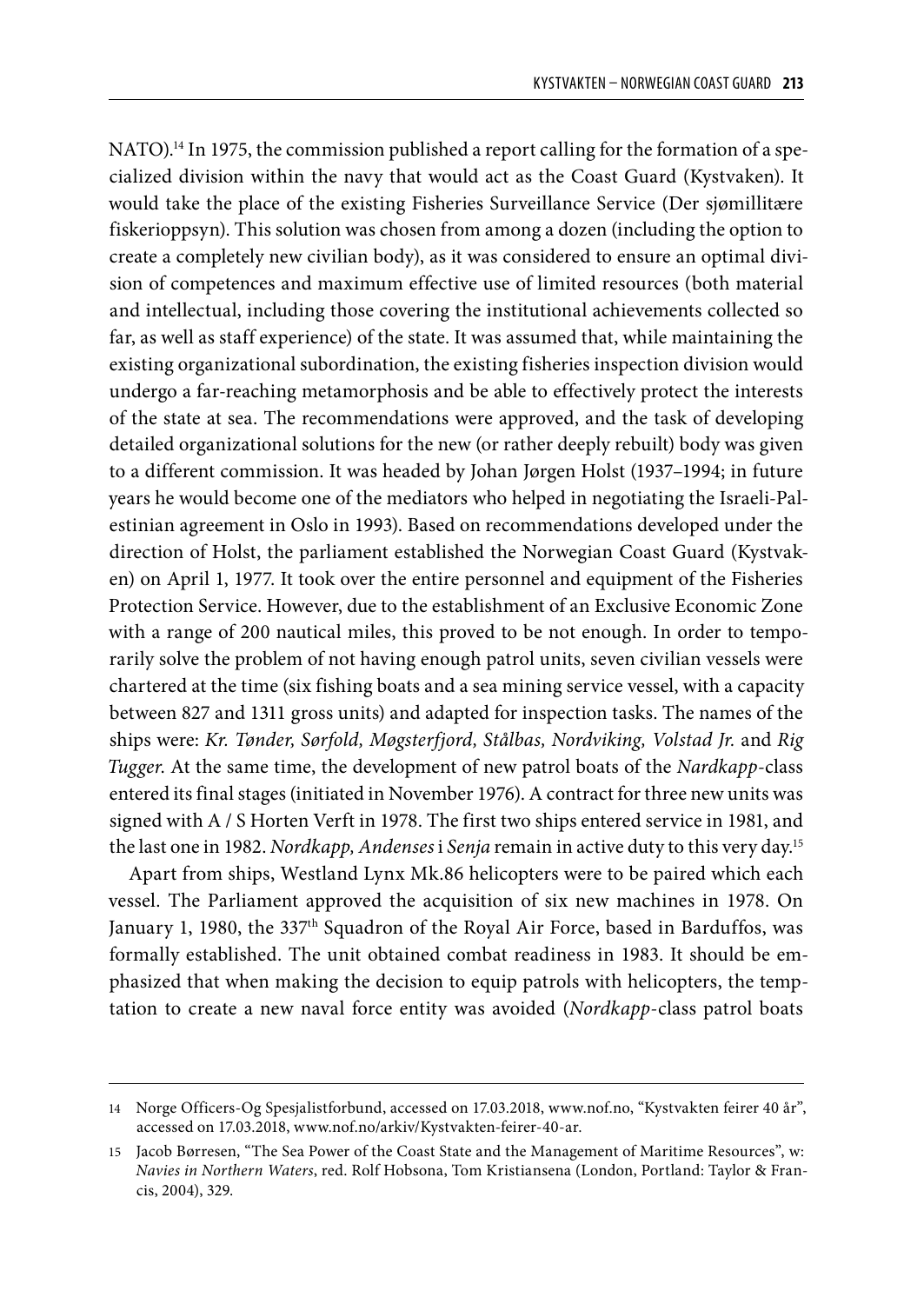were the first Norwegian ships with a hangar bay and a helicopter landing pad). The on-board machines were kept within the auspices of the Air Force. In 2005, a contract was signed for the production and supply of eight new helicopters – the NHIndustries NH90. Due to delays, the squadron reached operational readiness with the new machine as late as May 1, 2015. It was high time because only three Lynxes were able to fly at that point. $16$ 

Helicopters were not the only machines that the Air Force received as part of building a new system for protecting maritime territories. The  $333<sup>rd</sup>$  Squadron that consisted so far of five Lockheed P-3C Orion maritime surveillance aircraft received two more machines. They remained in service until the end of the nineteen – eighties, when five planes were sold to Spain (replaced by four P-3CN versions that were purchased in the United States), and the remaining two, that were in the best condition out of the whole unit, were kept and modernized to the P-3CL-3N standard. It should be noted that in March 2017 a contract was signed for the supply of five new Boeing P-8A Poseidon maritime patrol aircraft, which will replace the six remaining Orion planes in the years 2022–2023. Of course, the future machines will also be used by the Coast Guard.17

After the end of the Cold War, the Coast Guard underwent the most important reorganization in its history. It was part of the transformation of the entire Norwegian defence and public security sectors. For Kustvaken, the most important thing was to extend the formation's jurisdiction to coastal waters that were, up to that point, under the watchful eye of the police, the Maritime National Guard (Sjøheimevernet), coastal artillery and a volunteer organization called the Norwegian Maritime Rescue Association (Redningsselskapet). As a result, two divisions were formed: Outer (in maritime sense) Coast Guard (Ytre Kystvakt, YKV),<sup>18</sup> which took over most of the equipment, and Inner (coastal) Coast Guard (Indre Kystvakt, IKV),<sup>19</sup> created from scratch through a parliamentary bill of 1997 (which came into force in 1999). The first vessels for Indre Kystvakt were acquired by charter from civilian vendors. They were: *Titran, Garsøy, Åhav,* and *Thorsteinson*. At the same time, they were working on a specialized unit. This led to the creation of the *Nornen*-class vessel.

Norwegian Coast Guard ships usually fly the Norwegian flag. However, while performing fishery inspection duties on EU waters they also use a blue and yellow

19 Ibidem, 23–25.

<sup>16</sup> Jensen Jan P., *Havets voktere – historien om Kystvakten* (Oslo: Schibsted, 1998), 217–220.

<sup>17</sup> Global Security, accessed on 4.04.2018, www.globalsecurity.org; "333 Squadron / 333 Skvadron", accessed on 04.04.2018, www.globalsecurity.org/military/world/europe/no-333-skv.htm.

<sup>18</sup> Torgeir Tangedal, *Kystvakten – Alltid til stede – klar med det vi har – En undersøkelse om Kystvakten er organisert, bevisst og handlende på en måte som vil bygge en god sikkerhetskultur og forebygge skader og ulykker* (Høsten, Masteroppgave i Risikostyring og sikkerhetsledelse, Universitetet i Stavanger, 2015), 5–12.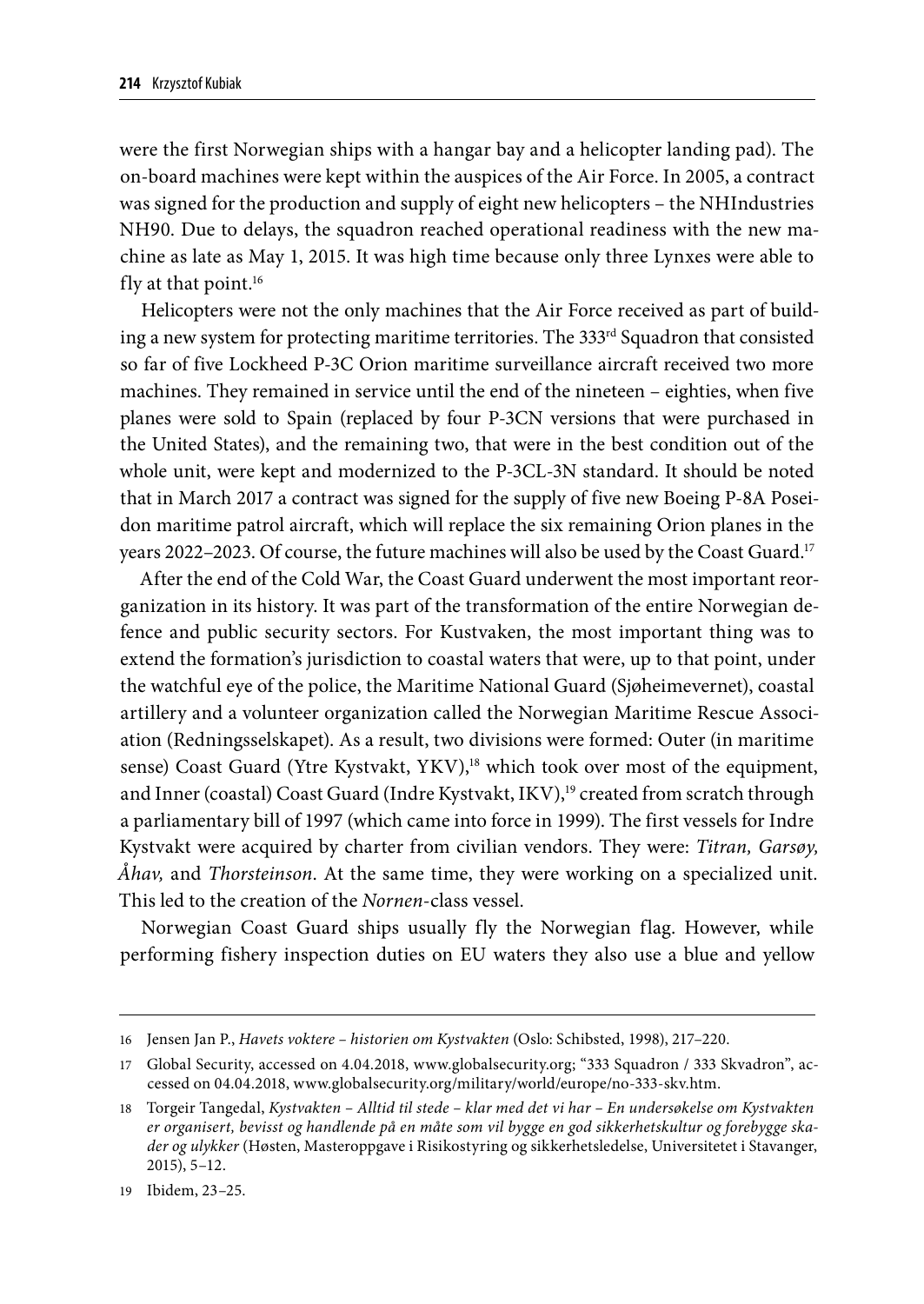pennant of the European Union's inspection units. The pennant was first introduced on May 20, 1987. It directly derives from the so-called Hague Flag set up for fishery inspection units in the Hague Convention for Regulating the Police of the North Sea Fisheries from 1882. However, when operating on waters regulated by The North East Atlantic Fisheries Commission (NEAFC), they fly a different inspection pennant that has black "NE" letters in the upper left.

### **COAST GUARD – AS OF 2018**

The Norwegian Coast Guard is responsible, in accordance with the 1997 statutory regulations (Kystvaktloven), for maintaining Norwegian sovereignty and enforcing the law on Norwegian internal waters, the territorial sea, the Exclusive Economic Zone and the continental shelf. Its basic task is: to supervise fisheries and to explore inanimate resources, to oversee the safety of navigation, to carry out activities aiming at protecting the environment, maritime rescue and providing support for the police and customs officers. Being part of the organizational structure of the navy as its separate functional division (next to the fleet – naval forces, bases, schools and training centres) and having a separate budget, the Coast Guard performs tasks for:20

- Norwegian Coastal Administration (Kystverket), Directorate of Fisheries (Fiskeridirektoratet), Norwegian Institute of Marine Research (Havforskningsinstituttet) subordinate to Ministry of Fisheries and Coastal Affairs (Fiskeri-og kystdepartementet),
- Norwegian Police Service (Politi-og lensmannsetaten) subordinate to the Royal Ministry of Justice and Public Security (Det kongeligejustis – ogberedskapsdepartement), which in Norway is also responsible for border traffic control and immigration,
- Customs Service (Tolletaten)subordinate to the Ministry of Finance (Finansdepartementet),
- Norwegian Environment Agency (Miljødirektoratet),
- Norwegian Mapping Authority (Statens kartverk or Kartverket) subordinate to the Ministry of Local Government and Regional Development (Kommunal-ogmoderniseringsministeren).

According to the establishment, the number of Coast Guard personnel is 370 (including about 100 conscripts, who after completing their service form the reserve forces, and 25 civilian employees). This, in conjunction with the reserve training system,

<sup>20</sup> UNODOC, accessed on 21.03.2018; "Lov om Kystvakten (kystvaktloven)", accessed on 21.03.2018, www.unodc.org/res/cld/document/lov-om-kystvakten-kystvaktloven\_html/Kystvaktloven\_N.pdf.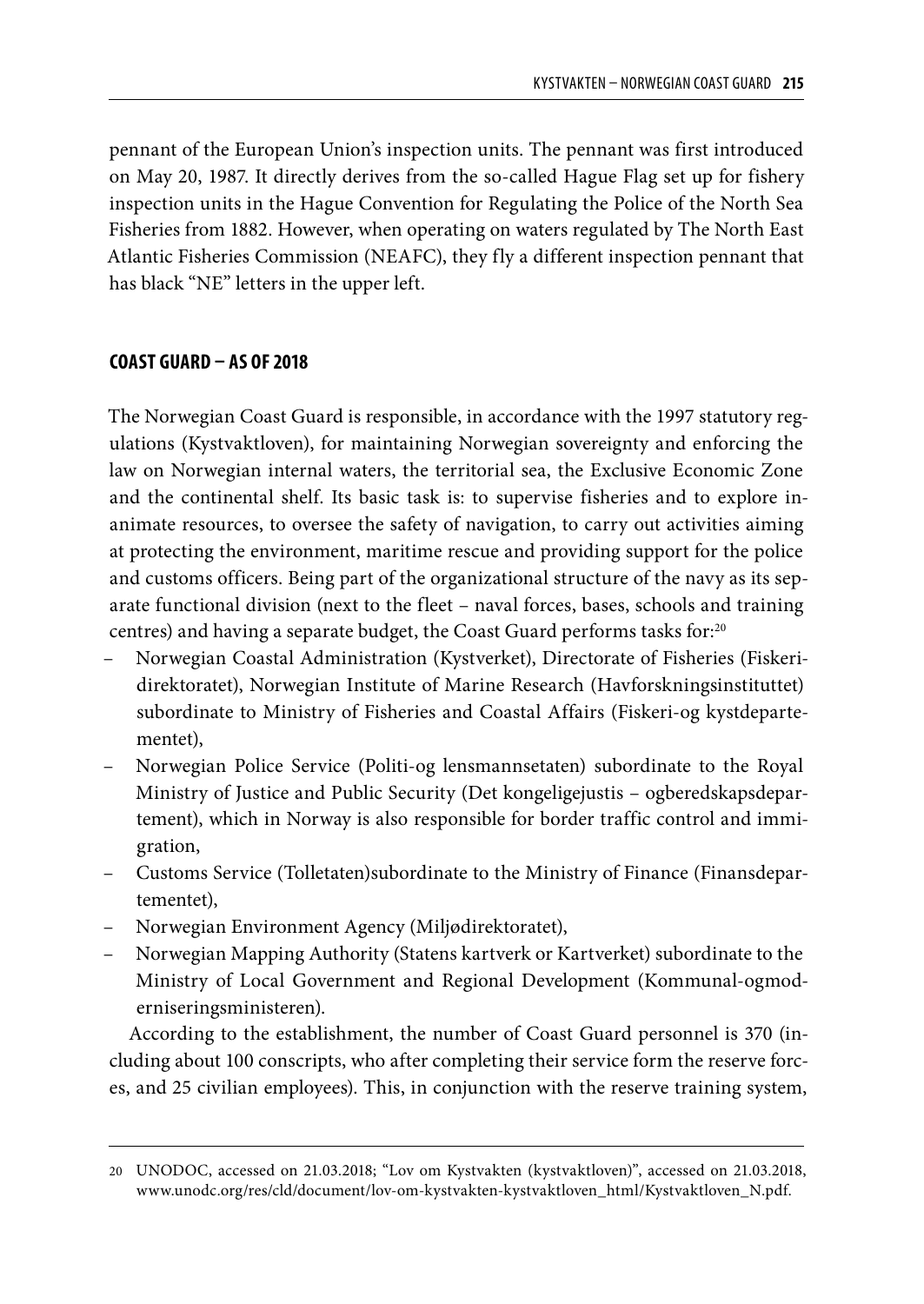allows the maintenance of two full acting crews for each unit (helicopter pilots and technical personnel belong to the Air Force).<sup>21</sup>

The Coast Guard shares bases with the navy. One can be found in north-western Norway in Sortland by Djupfjorden (where the Coast Guard's command is located). The other one is in the southwest in Haakonsvern near Bergen (around 15 km away from the city). The Coast Guard also shares its personnel training system with the navy.22

### **PATROL VESSELS OF THE NORWEGIAN COAST GUARD – YTRE KYSVAKT**

The *Svalbard* patrol boat is currently the largest unit of the Norwegian Coast Guard. The vessel was designed to carry out missions in northern waters of the Norwegian Sea and in the Barents Sea (including the area around *Svalbard*). The unit was designed by the Akers Yards shipyards in accordance with the contract that was signed in 1987. Cutting of steel began on December 15, 1999, and the keel was laid on August 9, 2000, at the Tangen Verft shipyard in Kragerø (southern Norway, about 150 km northeast of Kristiansand). The hull was fitted by Langsten Slip & amp; Båtbyggeri (at Tomre Fjord near Ålesund). Currently, the shipyard belongs to VARD (it has five shipyards in Norway, two in Romania, one in Brazil and one in Vietnam), of which Fincanteri holds all the shares. The Coast Guard took over the ship on December 21, 2001, in Langsten, where the vessel had been fitted. The unit has Det Norske Veritas +1A1 and Icebreaker POLAR-10 icebreaking classes.

*Svalbard* is a modern vessel that sets the standard, among others, for Canadians who are laboriously trying to create within their navy the capability to operate in the harsh environments of the Far North. The unit combines the functionality of a patrol unit and an icebreaker (operating on solid ice up to 1 m thick) with the possibility of conducting sea rescue, fire fighting, ecological rescue (dealing with oil spills) and towing vessels with a carrying capacity of up to 100,000 tons. Its all-purpose character is greatly improved thanks to being fitted with a hangar and a helicopter landing pad. With 6,375 tons of full displacement (for comparison, Norwegian frigates of the *Fridtjof Nansen*-class have 5,300 tons of full displacement) *Svalbard* is 103.7 m long, 19.1 m wide and has a 6.5 m draught. The engine room is running a diesel-electric powertrain. It should be emphasized, however, that four Rolls-Royce Bergen BRG-8

<sup>21</sup> Kystvakta, accessed on 22.03.2018; "Kystvakta er Noregs vaktarar på havet", accessed on 22.03.2018, www.forsvaret.no/fakta/organisasjon/Sjoeforsvaret/Kystvakten.

<sup>22</sup> Kystvakta, accessed on 22.03.2018, "Kystvakta er Noregs vaktarar på havet", accessed on 22.03.2018, www.forsvaret.no/fakta/organisasjon/Sjoeforsvaret/Kystvakten.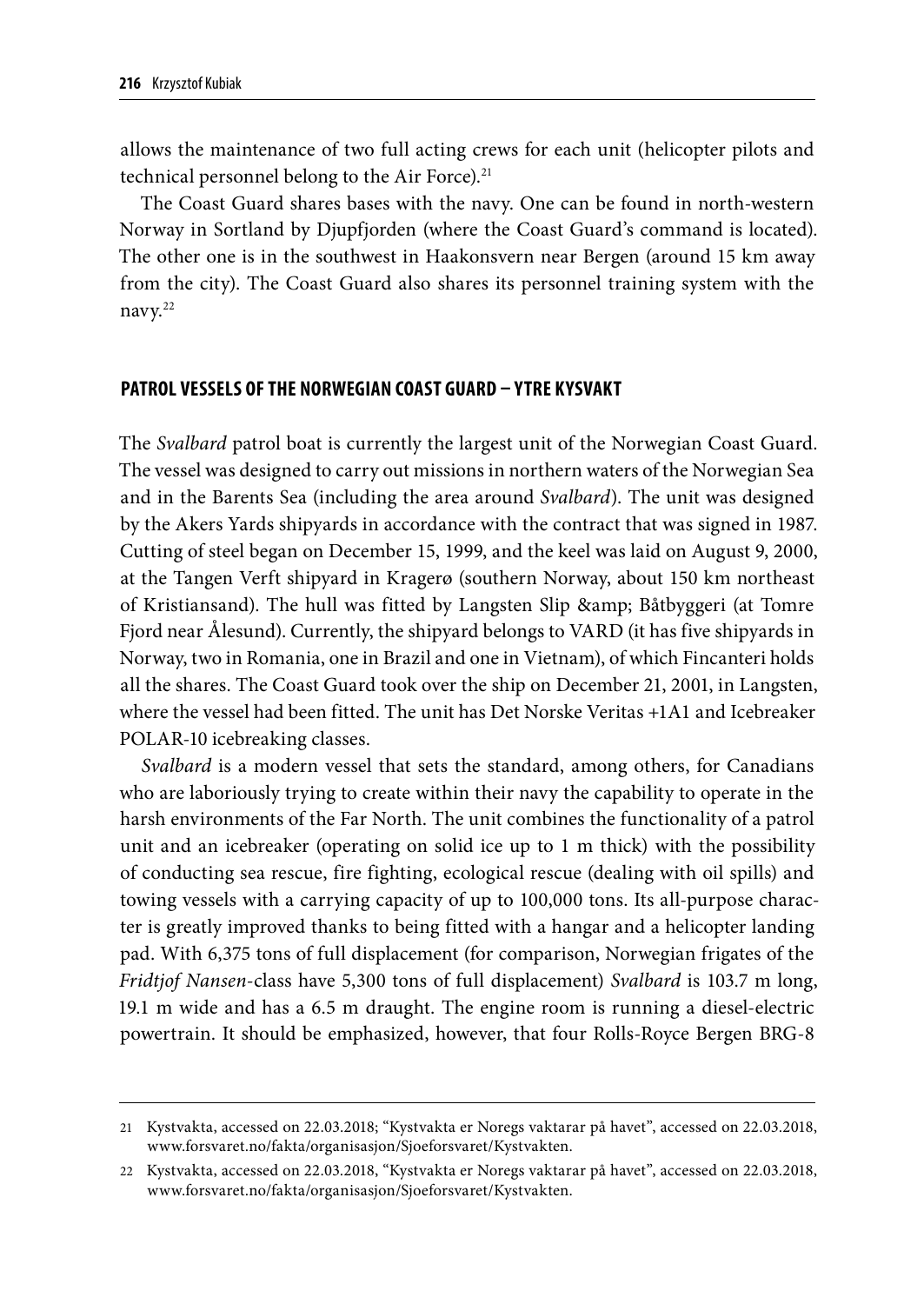diesel generators (3390 KW each) drive two Azipod propellers directly. It is a gearless solution, in which the propeller and the electric motor that rotates it are installed in an integrated shaft bossing, spinning in a 360-degree arc, under the vessel itself. The rotation of the bossing, i.e. turning the thruster towards the bow, allows for navigating through solid ice backwards with a much lower risk of damage to the propellers than in a classic build. Propellers also act as rudders. The maximum speed is 18 knots. The manoeuvrability of the unit is greatly increased thanks to the bow thruster.

The unit is equipped with standard military (and civilian) communication and reconnaissance systems, and is fitted with receivers that monitor ice conditions. The combat data system is based on the EADS TRS-3D / 16 ES / surveillance and target acquisition radar. The icebreaker's armament is almost non-existent and only consists of a universal 57 mm Bofors Mk 2 naval cannon (supplemented by two 12.7 mm machine guns). Special equipment includes a 12-ton hydraulic crane installed on the stern deck and two water cannons. Initially, the vessel had a Westland Lynx helicopter, but it was replaced by the NH-90. The crew consists of 48 officers, non-commissioned officers and sailors, but there is room for additional 20 crew members. The ship's home port is Sortland (approximately 60 km northwest of Narvik).<sup>23</sup>

#### **Table 1.** Large Norwegian icebreaker and patrol vessel *Svalbard*

| Name     | Pennant number | Built/fitted by                                                                 | Laid down  | Launched   | Commissioned |
|----------|----------------|---------------------------------------------------------------------------------|------------|------------|--------------|
| Svalbard | W 303          | Tangen Verft, Kragerø (hull), Langsten<br>Slip & Båtbyggeri, Langsten (fitting) | 10.08.2000 | 17.02.2001 | 21.12.2001   |

**Source:** self-study.

It should be noted that the construction of such a complex, single ship in less than 18 months is an excellent display of the prowess of the Norwegian shipbuilding industry, which once again proved that it operates on a world-class level. It is assumed that after an overhaul performed at Fiskerstarand Verft in 2006, the ship will remain in service for at least one and a half decades.

The first ships built for the Coast Guard after its establishment in 1977 were large *Nordkapp* patrol boats. Initially, there was a plan to acquire seven new vessels to replace the chartered merchant ships one for one, but the usual happened, and due to budget cuts the number of ordered units was reduced. The ships received traditional names: *Nordkapp*, *Senja* and *Andenes*.

<sup>23</sup> Homeland Security, accessed on 10.03.2018, www.homelandsecurity.com, "Svalbard (W 303) Icebreaker / Offshore Patrol Vessel (OPV)", accessed on 10.03.2018, https://www.homelandsecurity-technology.com/projects/kv-svalbard-w-303-icebreaker-opv/.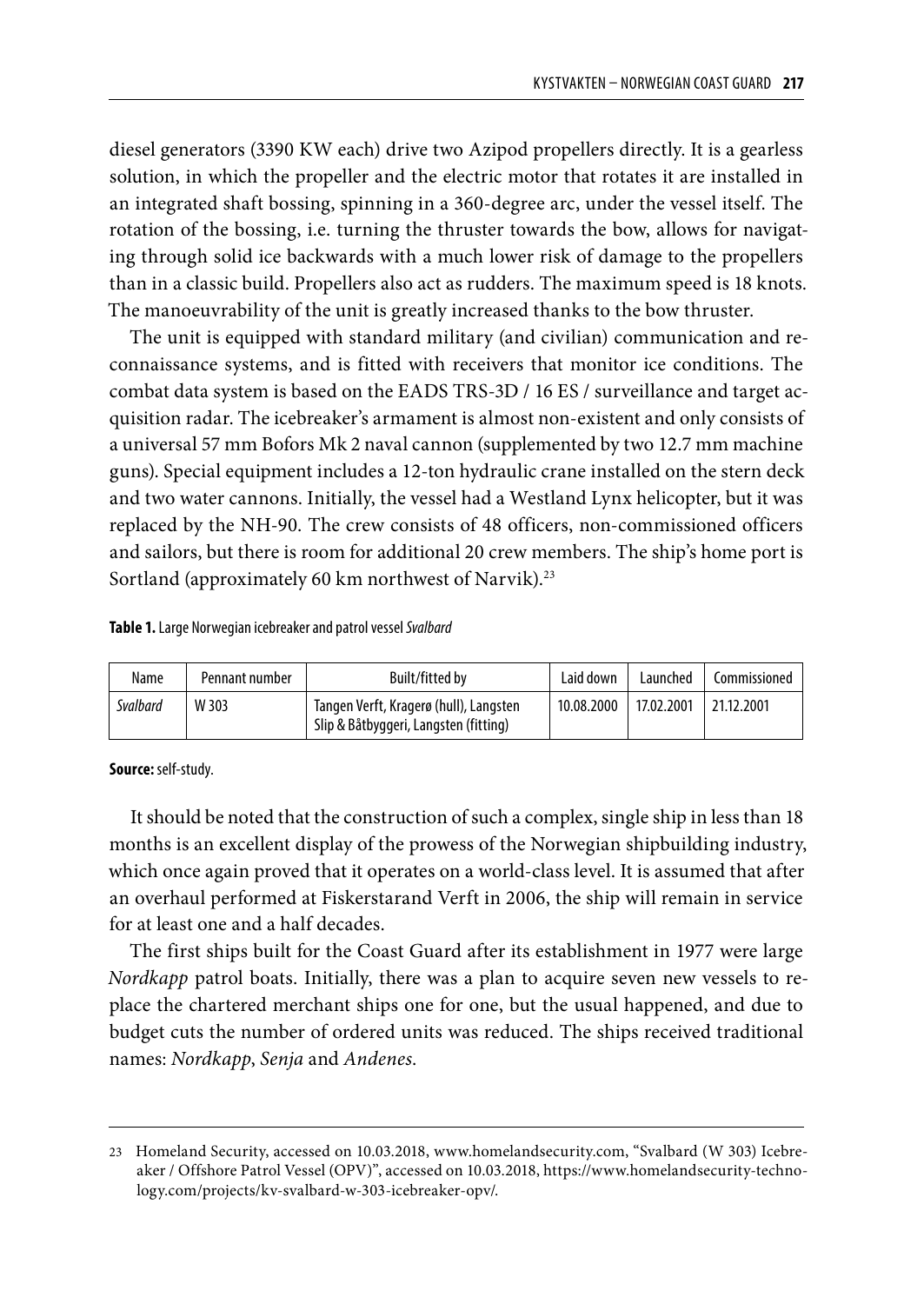The experience gained during the building and operation of the *Nornen* patrol boat, which joined the fleet in 1963, was used in the construction of the new vessels. The ships took from *Nornen* its hull lines and overall structure, an Atlantic-style stem, a sponson cannon on the bow deck, an extensive quarterdeck on the midship that extends to a hangar and landing pad, and a large working deck on the stern.

| Name           | Pennant number | Shipyard                       | Launched   | Commissioned |
|----------------|----------------|--------------------------------|------------|--------------|
| Nordkapp       | W 320          | Bergens Mek Verksteder         | 02.04.1980 | 25.04.1981   |
| Senja          | W 321          | <b>Horten Verft</b>            | 16.04.1980 | 06.04.1981   |
| <b>Andenes</b> | W 322          | <b>Haugensund Mek Verksted</b> | 21.03.1981 | 30.01.1982   |

**Source:** self-study.

The ships have 3300 tons of full displacement. They are 105.5 m long, 14.6 m wide and have a draught of 4.9 m. They are powered by four Wärtsilä Wichmann 9AXAG diesel engines with a total power of 12,000 kW that move two propellers. The maximum speed is 21 knots. The range, while maintaining 15 knots, is estimated at 7,500 nautical miles. The crew consists of 52 officers, non-commissioned officers and sailors (including six members of the Air Force personnel – pilots and the helicopter maintenance team). Should such a need arise, it is possible to board 12 additional people (control teams, groups of scientists, special forces soldiers). Typically for Norwegian ships, the boats were fitted with a comprehensive array of technical observation and communication means that are integrated by the Navkis combat information system (modernized in the years 2001–2003 EDO).

The ships were built during the Cold War era. In accordance with the logic of the times, in the event of a high-intensity conflict, their anticipated task was to fill in the role of frigates capable of carrying out escort missions in the North Atlantic. For this reason, apart from the surface surveillance radar station and navigation radar, they were equipped with the Simrad SP 270 hydroacoustic station, as well as two triple 324 mm torpedo tubes (for Zone Honeywell Mk.46 torpedoes). Installation of deepsea depth bomb launchers as well as six Kongsberg Penguin II anti-ship missiles and MBDA Simbad anti-aircraft missile launchers were also provided for. The Westland Lynx helicopters, which were initially stationed on the ships, have been now replaced by the NH 90s.<sup>24</sup>

<sup>24</sup> Navaltoday, accessed on 22.03.2018, www.navaltoday.com, "Nordkapp Class", accessed on: 22.03.2018, www.navaltoday.com/tag/nordkapp-class/.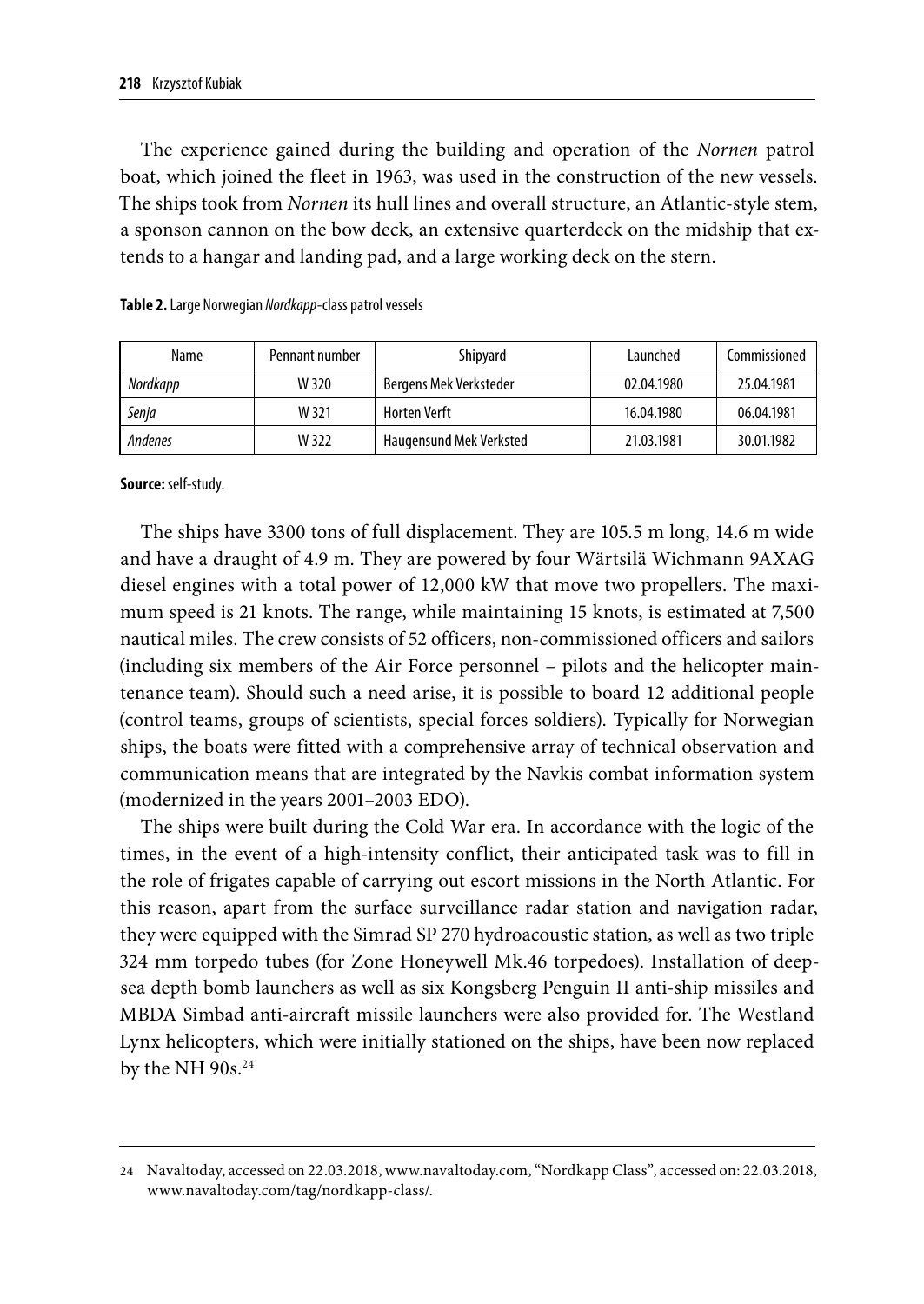In peacetime, however, the vessels are only armed with a 57 mm Bofors cannon (with the Sagem Vigy 20 optotronic guiding system). In addition, they can be mounted with four 20 mm Rheinmetall cannons, or possibly 12.7 mm machine guns and radar and thermal countermeasure launchers (coupled with a targeting device that marks the target with a radio-electronic station beam).

*Nordkapp*-class vessels were intensively used. *Andenes*, for example, took part in the Antarctic expedition of 1984–1985. It was performing research, but the ship's presence was a clear statement of Norway's interest in the Bellingausen Sea (in which Peter I Island is located) and Queen Maud's Land. The patrol boat also participated in the 1989–1990 expedition. As a side note, Norway maintains a year-round station in Antarctica named *Troll* (235 km from the coast, with a 3000 m runway) and a summer station named *Tor* (230 km from the coast). In addition, the Norwegian Polar Institute owns *Kronprins Haakon* – a modern research vessel. It was launched at the end of 2017. During its construction a lot of knowledge gained in the development and operation of the *Svalvard, Hardstad* and *Barenthav* patrol boats was used (see below). This is a noteworthy example of how the experience of one state agency (The Coast Guard) is absorbed by another entity (Norwegian Polar Institute and Norwegian Institute of Marine Research, which is the ship's operator).<sup>25</sup>

In 1990–1991 *Andenes* took part in the war for the liberation of Kuwait. At the time, it was carrying out, together with the Danish frigate *Olfert Fisher*, a mission aimed at enforcing compliance with sanctions imposed on Iraq by the UN. According to some publications, the ship was carrying six Penguin anti-ship missiles at that time, but the issue was not clearly explained.<sup>26</sup>

In 1994, *Andenes* protected Norwegian whaling vessels from the actions of ecological radicals from the Sea Shepard Conservation Society (SSCS), lead by eco celebrity Paul Watson. The conflict stemmed from the fact that Norway, like Iceland, did not protect common minke whales, claiming that the species was not threatened with extinction. This has not changed – in 2016 the catch limit was 880 specimens of minke whale, and in 2017 the number was increased to 999. On June 6, the *SSCS Whales Forever* collided with the Norwegian patrol boat. The ship belonging to the ecologists (former British *Switzer Mercator* seismic vessel with a capacity of 774 units) rammed *Andenes* and then attempted to flee to British Shetland. The Norwegians fired a few shots near the bow of the runaway ship, but they decided not to fire at the vessel itself. The

<sup>25</sup> Norsk Polarinstitutt, accessed on 24.04.2018, www.npolar.no, "Troll – the Norwegian research station in Antarctica", accessed on 24.03.2018, www.npolar.no/en/about-us/stations-vessels/troll.

<sup>26</sup> Danish Naval History, accessed on 22.03.2018, www.navalhistory.dk, "End of the Cold War opened up for New International Tasks", accessed on 22.03.2018, http://www.navalhistory.dk/English/History/1989\_2003/TheNavyAfter1989.htm.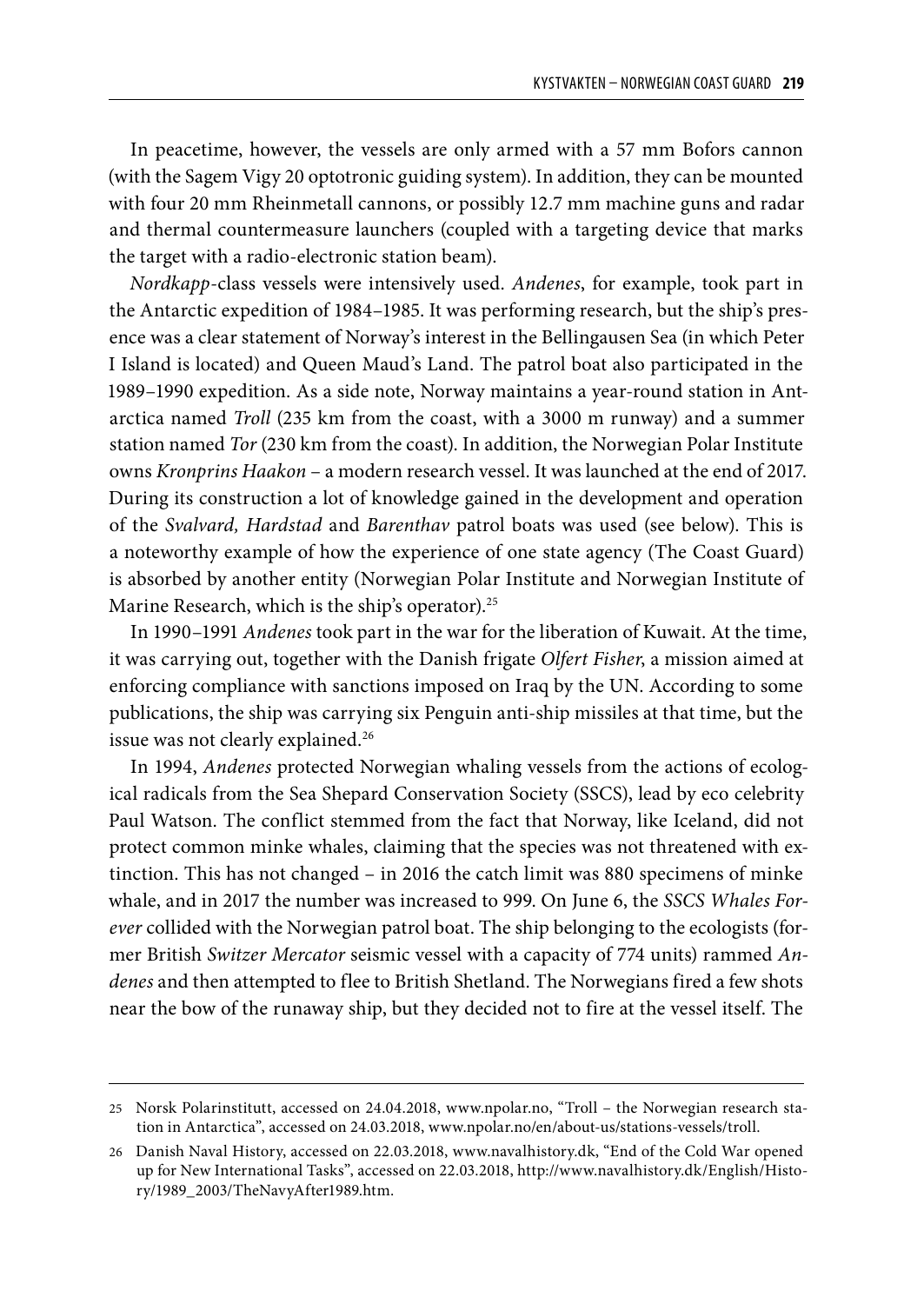damage to the bow of *Whales Forever* was so serious that the renovation was considered unprofitable and the ship was sold.<sup>27</sup>

In 2014, *Andenes* was directed to the Syrian coast. The ship took part in the RECSYR operation aimed at disarming Syria and destroying its chemical weapons that were in the hands of Bashar al-Assad's regime. The vessel assisted the frigate *Helge Ingstad* and a Danish ship of the same class, *Esbern Snare*, which escorted two freighters *Taiko* and *Ark Futura*, which were hired by both Scandinavian countries, carrying poison weapons to the Italian port of Gioia Tauro. There, the weapons cache was loaded onto *Cape Ray*, a unit belonging to the American Military Sealift Command (T-AKR-9679) that was equipped with two modules used for the utilization of chemical weapons (Field Deployable Hydrolysis System).<sup>28</sup>

*Nordkapp* vessels are currently approaching the end of their fourth decade of service. They are to be exchanged in 2021. It seems that they will be replaced by two different types of vessels. It will be one patrol boat with a hull reinforced for navigation in ice, which would allow Kystvaken to operate more efficiently in the Far North (Type 6615 working name), and two ocean patrol boats (Type 3049). It seems that patrol vessels currently referred to as type 3049 may be 30 m longer than those currently in service. Their displacement will approach 7,000 tons.<sup>29</sup>

In 2005, a large patrol vessel entered Kystvaken service. It has significant capabilities in the field of sea rescue (towing vessels with a carrying capacity of up to 200,000 tons) and ecological rescue, as well as being able to assume the role of a base unit for a special underwater vehicle and special equipment belonging to the NATO Submarine Rescue System (Allied Submarine Crew Rescue System, NSRS). The unit is called *Harstad* (W 318) and was designed by British Rolls Royce (which was also the author and implementer of the NSRS concept). The project was developed by Aker. The hull was ordered at the shipyard in Tulcea (Romania), which was completed in September 2004. It was later towed to Søviknes, where it was fitted. The ship was finally commissioned on January 28, 2005.

*Harstad* has 3,200 tons of displacement. It is 82.0 m long, 16.0 m wide and has a 6.4 m draught. It has two Rolls-Royce diesel engines, each with 4000 kW of power. They operate two propellers, allowing the vessel to reach a maximum speed of 18 knots

<sup>27</sup> Institute of Cetacean Research, accessed on 27.03.2018, www.icrwhale.org, "Sea Shepherd's violent history", accessed on 27.03.2018,http://www.icrwhale.org/eng/history.pdf.

<sup>28</sup> Forsvarets forskninginstitutt, accessed on 29.03.2018, www.ffi.no, "FFI – The Norwegian Research Centre on CBRNE Protection", accessed on 29.03.2018, https://www.ffi.no/no/Publikasjoner/Documents/FFI-fakta-eng-CBRNE.pdf.

<sup>29</sup> Odd Magne Nilsen, Coast Guard Program New Vessels. Status and Plans, multimedia presentation, accessed on 3.04.2018, http://www.sms1835.no/arkiv/2014-08-27%20New%20Coastal%20Guard%20 Vessels%20-%20Status%20an%20Plans%20by%20Commander%20Odd%20Magne%20Nilsen.pdf.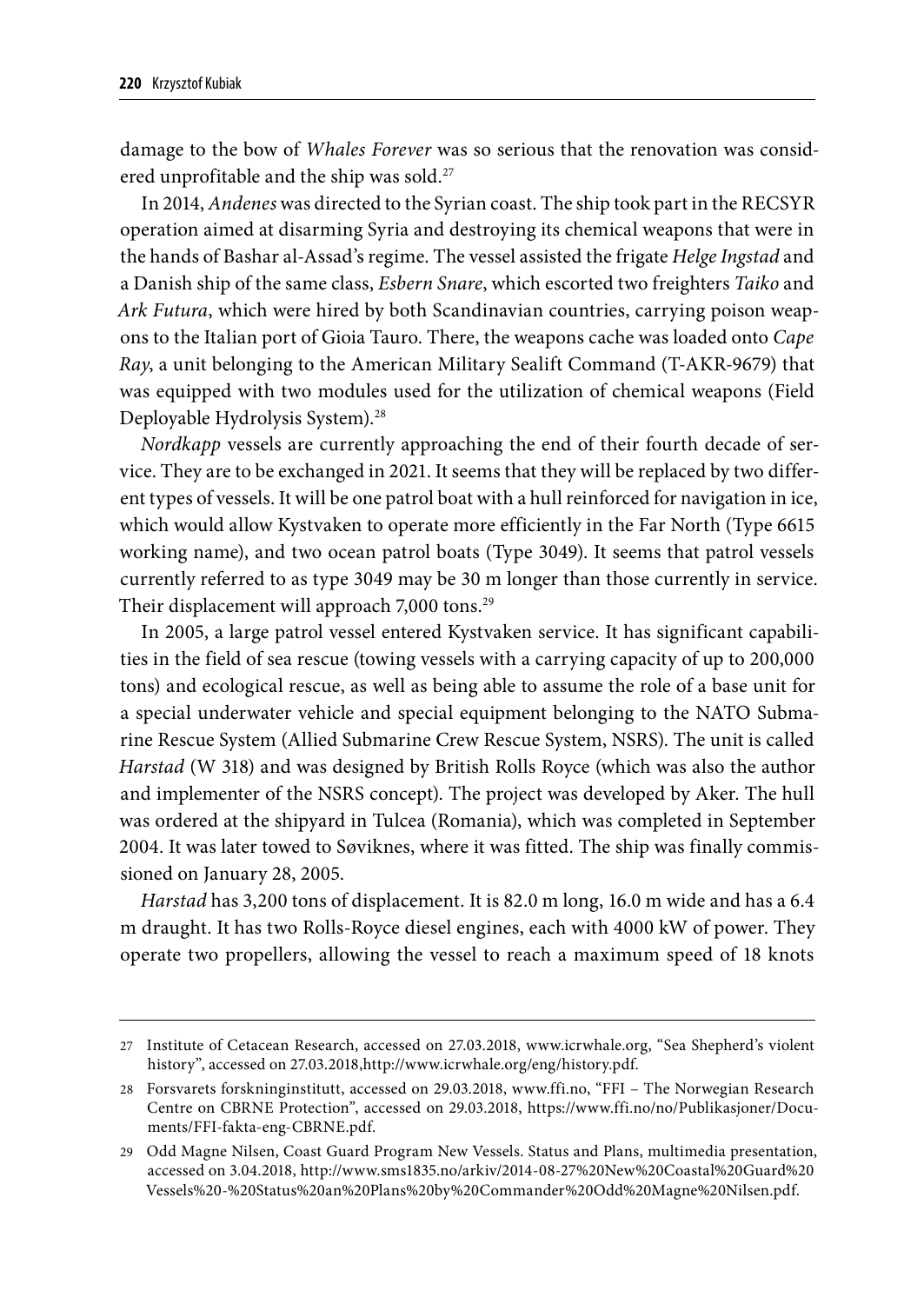(additionally, the unit is fitted with an 883 kW azimuth thruster located about 1/3 of the length of the hull, starting from the bow). Electronic equipment includes a standard set of surveillance and communication solutions used by Coast Guard units. The ship is armed with a single 40 mm Bofors cannon. The crew comprises 26 people. It is worth emphasizing that the crane installed on the stern deck has a 5-ton lift and a range of 15 meters. It helps with the operation of a special underwater vehicle which belongs to the NSRS. The unit carries two *Norsafe*-class MOB (Man Overboard Boat) fast rescue boats.

### **Table 3.** Large Norwegian *Harstad*-class patrol vessels

| Name    | Pennant number | <b>Built by</b>                                                        | Laid down | Launched   | Commissioned |
|---------|----------------|------------------------------------------------------------------------|-----------|------------|--------------|
| Harstad | W 318          | Aker Tulcea (hull), Langsten Slip & Søviknes<br>Verft, Søvik (fitting) | 02.2003   | 06.09.2004 | 28.01.2005   |

**Source:** self-study.

Due to high sea availability and the possibility of transporting and handling palletized cargo (another function of the stern crane), the ship is also used to resupply Norwegian facilities on the Bear Island (*Bjørnøya*), where the Herwighamna weather station is located.30

In the years 2009–2010, three more units functioning as patrol vessels entered Coast Guard service. They have a wide range of functionalities in the field of maritime rescue (towing vessels with a carrying capacity of up to 150,000 tons) and protection of marine areas against pollution. They are also capable of operating as part of the allied NSRS system. They are called: *Barentshav, Bergen* and *Sortland*. They replaced boats that were chartered from civilian companies and used as patrol vessels: *Chieftain, Tromsø* and *Stålbas*. The contracting entity responsible for the new patrol boats was Remøy Management (see below). The design of the vessels was prepared by Vik-Sandvik (bearing the designation VS 794 CGV). They were built by the shipyard Kleven Myklebust from Gurskebotn using hulls supplied by the Romanian shipyard Severnav from Drobeta-Turnu Severin near the Danube river. The contract for the first patrol boat was signed in March 2006.

The double-bottom units have 3,250 tons of displacement in the bow. They are 92.0 m long, 16.0 m wide and have 6.1 m draught. The propulsion has been configured in a hybrid system and consists of a Bergen B32 4000 kW diesel engine and two liquefied

<sup>30</sup> Maritime Journal, accessed on 3.04.2018, www.maritimejournal.com, "Norwegian multi-role coastguard vessel Harstad", accessed on 3.04.2018, http://www.maritimejournal.com/news101/tugs,-towing-and-salvage/norwegian\_multi-role\_coastguard\_vessel\_harstad.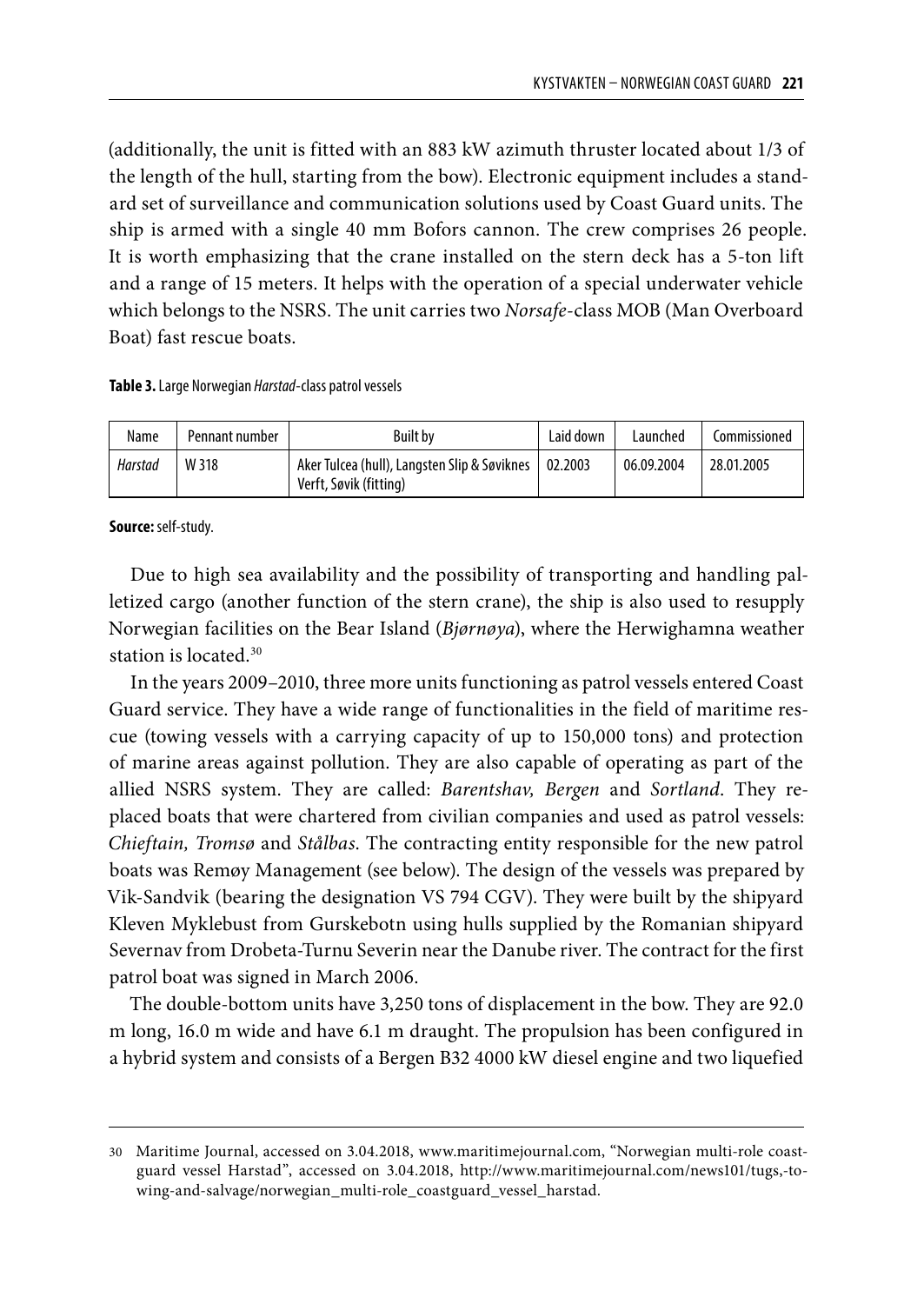natural gas (LNG) generators: Mitsubishi GS16R-MPTK and GS12R-MPTK with a total power of 3200 kW. They power two propellers. Manoeuvrability is maintained thanks to a transversal thruster and bow azimuth thruster. This is the first national unit of this size in which the described solution was used. It should be emphasized that currently there are 25 LNG-powered ships in operation, and despite strong political pressure motivated by environmental considerations (and not only), this number is growing but at a relatively slow rate (mainly in the Baltic Sea and the North Sea), primarily due to high costs. It should be noted that LNG is a promising future-oriented fuel for ships, because it offers significantly lower emission levels of harmful substances into the atmosphere compared to traditional marine fuels, such as marine diesel oil (MDO) or heavy fuel (HFO). According to available data, Norwegian hybrid engine patrol boats emit 80% less sulphur and nitrogen oxide and solid particles (including soot), as well as 25% less carbon dioxide. Savings on fuel costs are estimated at around 20%. The maximum speed while using diesel is 18.5 knots. Switching to the electric drive gives the ship a maximum speed of 16.5 knots. While both systems are on, the ship can go as fast as 21 knots. The range while maintaining 14 knots is about 8,000 nautical miles. The vessels have extensive communication and technical observation systems, but the weaponry is almost non-existent and only includes a single 40 mm Bofors cannon.<sup>31</sup>

On-board equipment includes, among others, a crane on the aft deck (with an 8-tonne lift and a range of 6.3 m), two towing winches, two fast rescue boats (MOB class), two water cannons and a water curtain system. The everyday crew consists of 16 people, but the units are capable of accommodating 40 additional crew members.

| Name       | Pennant number | Shipyard                                    | Laid down | Commissioned |
|------------|----------------|---------------------------------------------|-----------|--------------|
| Barentshav | W 340          | Kleven Myklebust Verft from Gurskebotn.     | 02.2006   | 10.08.2009   |
| Bergen     | W 341          | Severnav hull<br>from Drobeta-Turnu Severin | 05.2006   | 10.04.2010   |
| Sortland   | W 342          |                                             | 12.2006   | 14.07.2010   |

**Source:** self-study.

It should be emphasized that the Coast Guard is not the owner, but only a user of the three *Barentshav*-class vessels. They belong to Remøy Management – a large entity specializing in tonnage management (including issues related to contracting vessels,

<sup>31</sup> Homeland Security, www.homelandsecurity-technology.com, accessed on 2.04.2018, "Barentshav Class Offshore Patrol Vessels (OPV)", accessed on 2.04.2018, https://www.homelandsecurity-technology.com/projects/barentshav-offshore-patrol-vessels-norway/.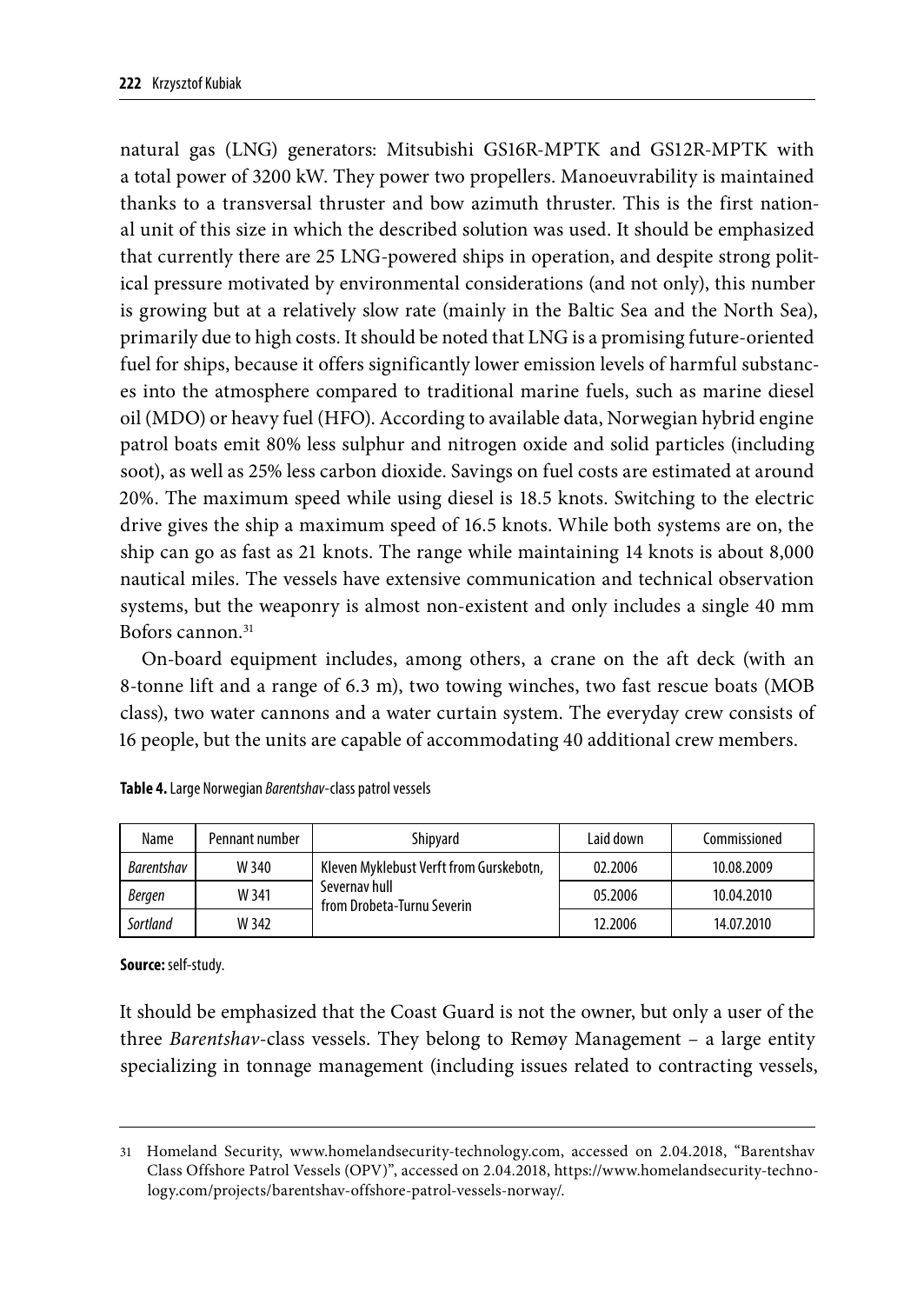classification, ongoing maintenance, crew matters and insurance). The company managed the entire project of selecting the contractor that would build the ships. They supervised the whole process of construction and fitting, and then chartered the ships to the state in a manner very similar to that used on the shipping market, which is referred to as *bareboat charter*. Currently, maintenance and service of the units is Remøy Management's responsibility. According to the Norwegian Ministry of Defence, this solution saves significant resources related to the management of the process of introducing new units (and later their maintenance) into service, since state agencies are exempted from the need to maintain specialized functional departments and the delegation of personnel who would not be as skilled (which is also linked to experience) as civilian specialists. A similar solution is also used in other countries, where there are fixed rules governing the functioning of state services, and public-private cooperation is one of the recognized forms of acquiring resources and capabilities of armed forces and structures responsible for public security In addition to the three Coast Guard vessels, Remøy Management is also currently responsible for the maintenance and operation of the Royal Norwegian Navy patrol/training ship *Olav Tryggvason.*<sup>32</sup>

### **COASTAL PATROL BOATS OF THE NORWEGIAN COAST GUARD – INDRE KYSTVAKT**

They were acquired as part of the public-private partnership mechanism by companies from Fosnavåg (belonging to two members of the same family: Remøy Management AS and Remøy Shipping AS). Initially, there were supposed to be 10 ships, but finally, the number was reduced to five (with two more in a modified version). Twenty European shipyards took part in a tender for the construction of patrol vessels, including Gryfia Szczecin, which was finally selected in the second stage of the procedure, defeating a Spanish company and two Norwegian ones. The contracts signed on February 12, 2005 secured the construction of five units (with the possibility to extend the number by an additional five, from which – as mentioned above – only two have been built so far). Sheet metal fabrication for the first patrol began on June 27, 2005, the fuselage was launched on January 6, 2006, and on July 6 of the same year the baptism ceremony of the first unit, named *Nornen*, took place at Wały Chrobrego. In October 2008, the Norwegians received the last unit of the first batch. Upon arriving from Poland, the patrol boats were fitted with specialized equipment (mainly military communication systems and cryptographic devices) and armed (12.7 mm Browning M2 HB machine gun).

<sup>32</sup> Remøy Management, accessed on 2.04.2018, www.remoy.management.no, "Ship management", accessed on 2.04.2018, www.remoy-management.no/business-areas/ship-management.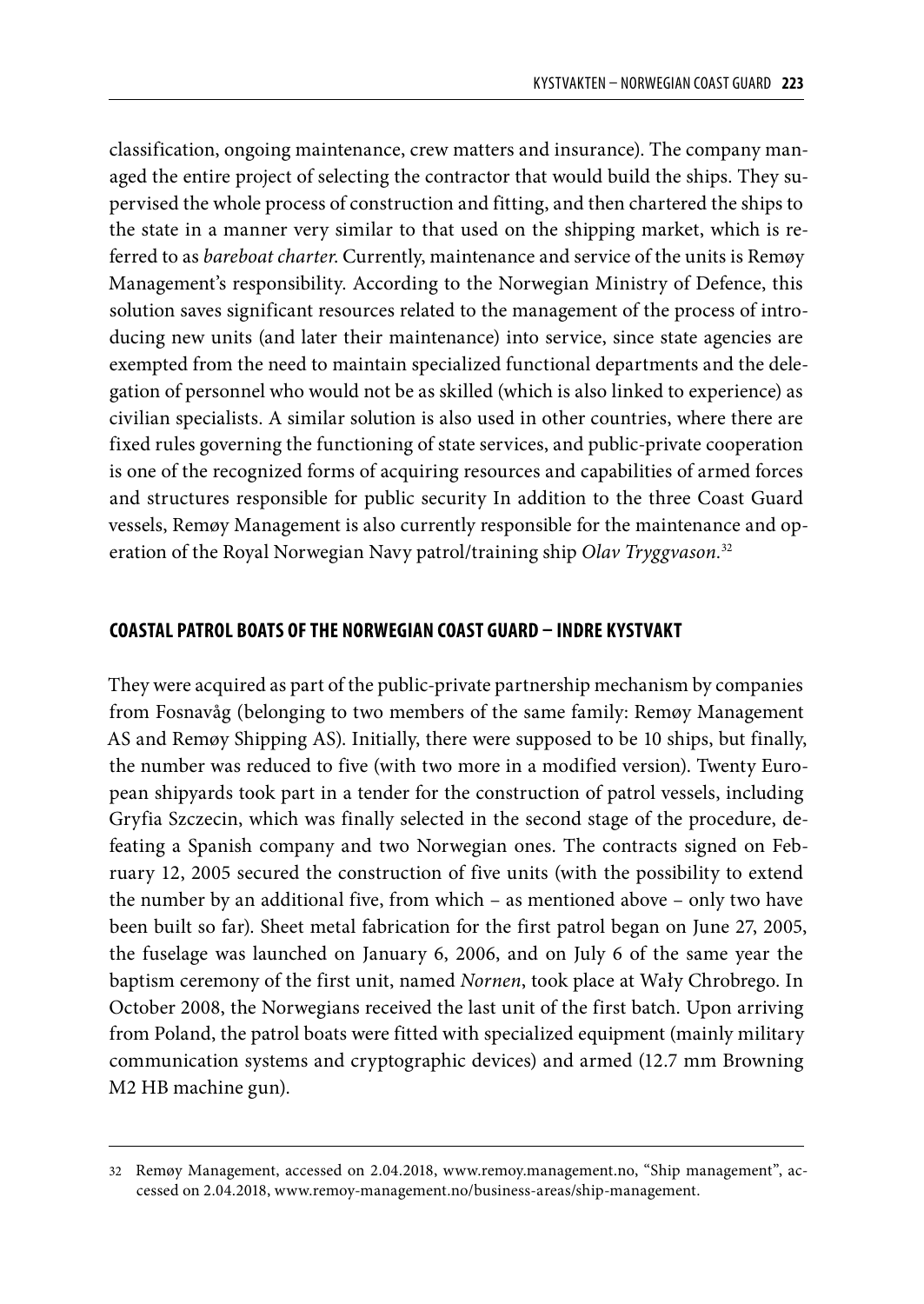*Nornen*-class vessels are intended for patrolling waters (navigation supervision and control, inspection and control of fisheries, support for police and customs services, activities within a uniform system of naval situation recognition) along the entire coast of Norway and within 24 nautical miles from the shore. They carry out rescue and environmental protection missions. Lastly, they are tasked for ecological rescue – patrol boats are equipped with systems dedicated to removing oil spillages from the surface of water. They can push the hulls of other units using their bow (the so-called "pusher bow"). They also have a large aft deck on which additional specialized equipment can be kept. They are characterized by very good seaworthiness and high manoeuvrability. They also provide the crew with a high social standard of service. The boars are fitted with very extensive electronic equipment: radar stations with a wavelength of 3 and 10 cm, two GPS receivers, a sonar, an electronic map system, a satellite communication system, GMDSS – Global Maritime Distress Safety System receivers, a system that controls in real-time the location of both deck boats and provides communication between them, and an encrypted military communications system. It should be worth noting that the ships have an innovative superstructure design, ensuring very good visibility from the platform and allowing for full observation of all the activities carried out on the work deck. The diesel-electric propulsion system and two azimuth thrusters are both economical and functional in terms of heavy loads.<sup>33</sup>

*Nornen*-class patrol boats have a displacement of 761 tons and a total length of 47.20 m. The distance between perpendiculars is 42.00 m, with a width of 10.30 m and draught of 3.25 m. The vessels are equipped with a diesel-electric drive, which consists of two main power generators with a capacity of 970 kW each, a generator with a capacity of 484 kW and a generator with a capacity of 201 kW. The ships have two electric azimuth thrusters (placed in stern gondolas, serving also as the rudders) with a capacity of 1100 kW each. The maximum speed is 16 knots, while economic speed is 12 knots. The patrol boats have a bow thruster (1,25 m in diameter, 300 kW). Their bollard pull is 20 tons. They have a fuel tank capacity of 107  $\mathrm{m}^{_3}$  and freshwater tank capacity of 95 m<sup>3</sup>. Lubricating oil tanks can hold 2 m<sup>3</sup> and used oil tanks – 140 m<sup>3</sup>. The on board cargo space is about 100 m². The deck equipment consists of: two electrohydraulic cranes with a 2.77 tonne lift and an arm reach of 5.21 m, two stern capstans with a pulling capacity of 5 tons and a towing lift with a pulling capacity of 35 tons. The vessel is fitted with two boats:

<sup>33</sup> Homeland Security, accessed on 02.04.2018, www.homelandsecurity-technology.com, "Nornen Class Patrol Vessels", accessed on 02.04.2018, www.homelandsecurity-technology.com/projects/nornen- -class-patrol-vessels/.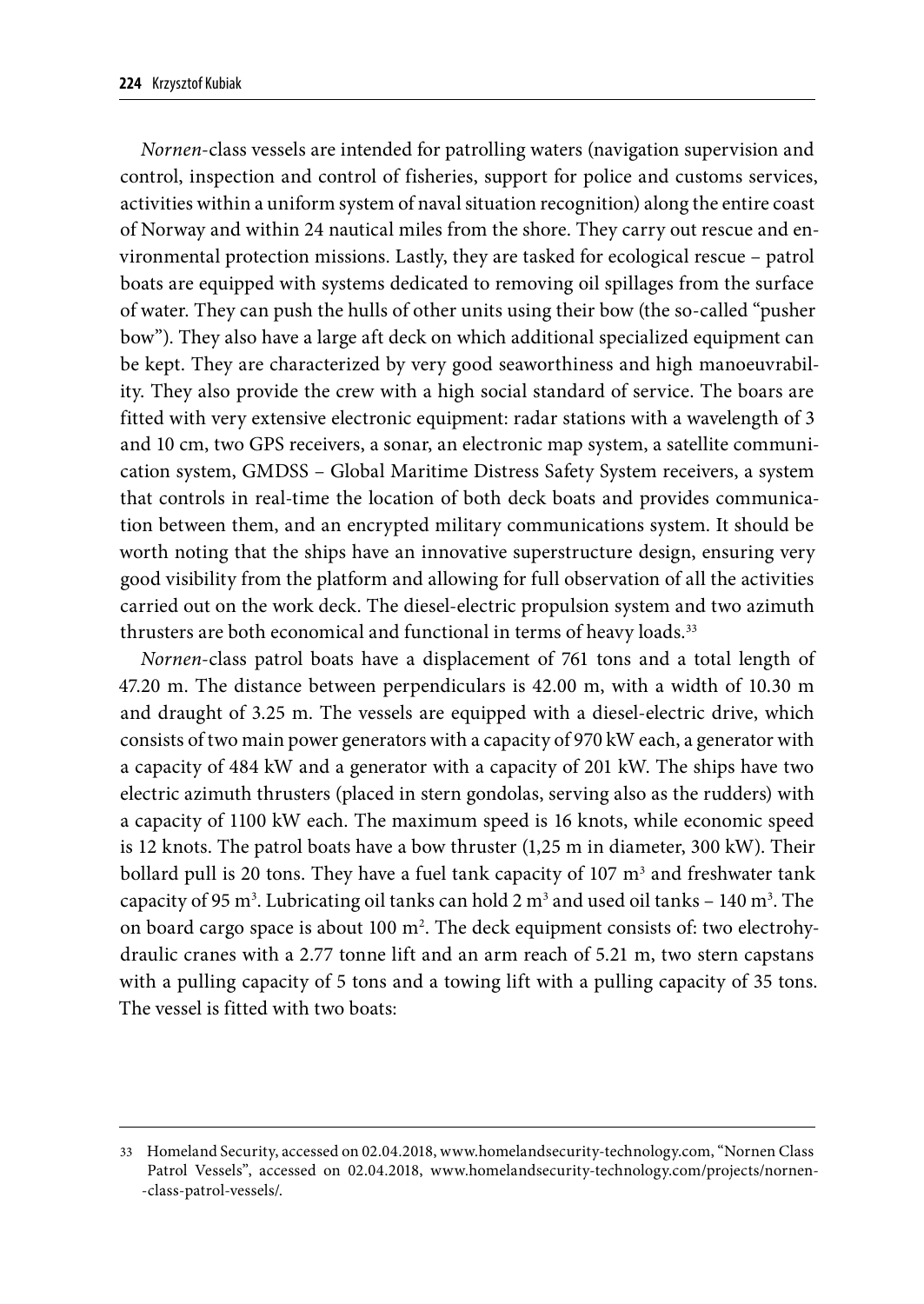- fast, semi-rigid MOB class 7,8 m rescue boat (Sjøbjørn 25),
- fast 12.6 m chase and inspection cutter (MST 1050 HPB or Alusafe 1050).<sup>34</sup>

Patrol boats are designed to minimize ongoing maintenance time – it is assumed that they will be on duty 330 days per year. The living quarters are designed for 20 people (8 single and 6 double cabins).35

| Name           | Pennant number | Shipyard                            | Laid down | Commissioned |
|----------------|----------------|-------------------------------------|-----------|--------------|
| <b>Nornen</b>  | W 330          | Stocznia Remontowa Gryfia, Szczecin | 2005      | 2006         |
| Farm           | W 331          |                                     | 2006      | 2007         |
| <b>Heimdal</b> | W 332          |                                     | 2006      | 2007         |
| Njord          | W 333          |                                     | 2007      | 2008         |
| Tor            | W 334          |                                     | 2007      | 2008         |

**Table 5.** Small Norwegian *Nornen*-class patrol vessels

**Source:** self-study.

In 2013, the Coast Guard took the patrol boat / training ship *Magnus Lagabøte* from the naval branch of the Home Guard. It was built (as in the case of *Olav Tryggavson*) by Stocznia Gryfia. They commissioned the construction of the hull to Stocznia Szczecińska Nowa. It was built according to slightly modified *Nornen* blueprints. It is larger (49.6 m long, 800 tons of displacement). The vessel is owned by Remøy Shipping, which is responsible for its operation and maintenance.

**Table 6.** Small Norwegian *Magnus Lagabøte*-class offshore patrol vessel

| Name            | Pennant number | Shipyard                                                                  | Laid down | Commissioned |
|-----------------|----------------|---------------------------------------------------------------------------|-----------|--------------|
| Magnus Lagabøte | W 335          | Stocznia Remontowa Gryfia, Szczecin<br>(hull – Stocznia Szczecińska Nowa) | 2008      | 2011         |

**Source:** self-study.

It should be emphasized that until 2016, Kystvaken used a specially adapted fishing vessel as a patrol boat. It was Ålesund, owned by Remøy Shipping. The Coast Guard had been chartering the vessel since 1996. It was built by the Kleven Myklebust shipyard from Gurskebotn in western Norway. It has a displacement of 1,350 tons. It is 63.2 m long, 11.5 m wide and has a draught of 4.7 m. It is powered by the Wärtsilä Wichmann

<sup>34</sup> Ibidem.

<sup>35</sup> Håkon Lunde Saxi, *Norwegian and Danish Defence Policy: A Comparative Study of the Post-Cold era* (Oslo, Forsvaret hØgskole, 2010), 27.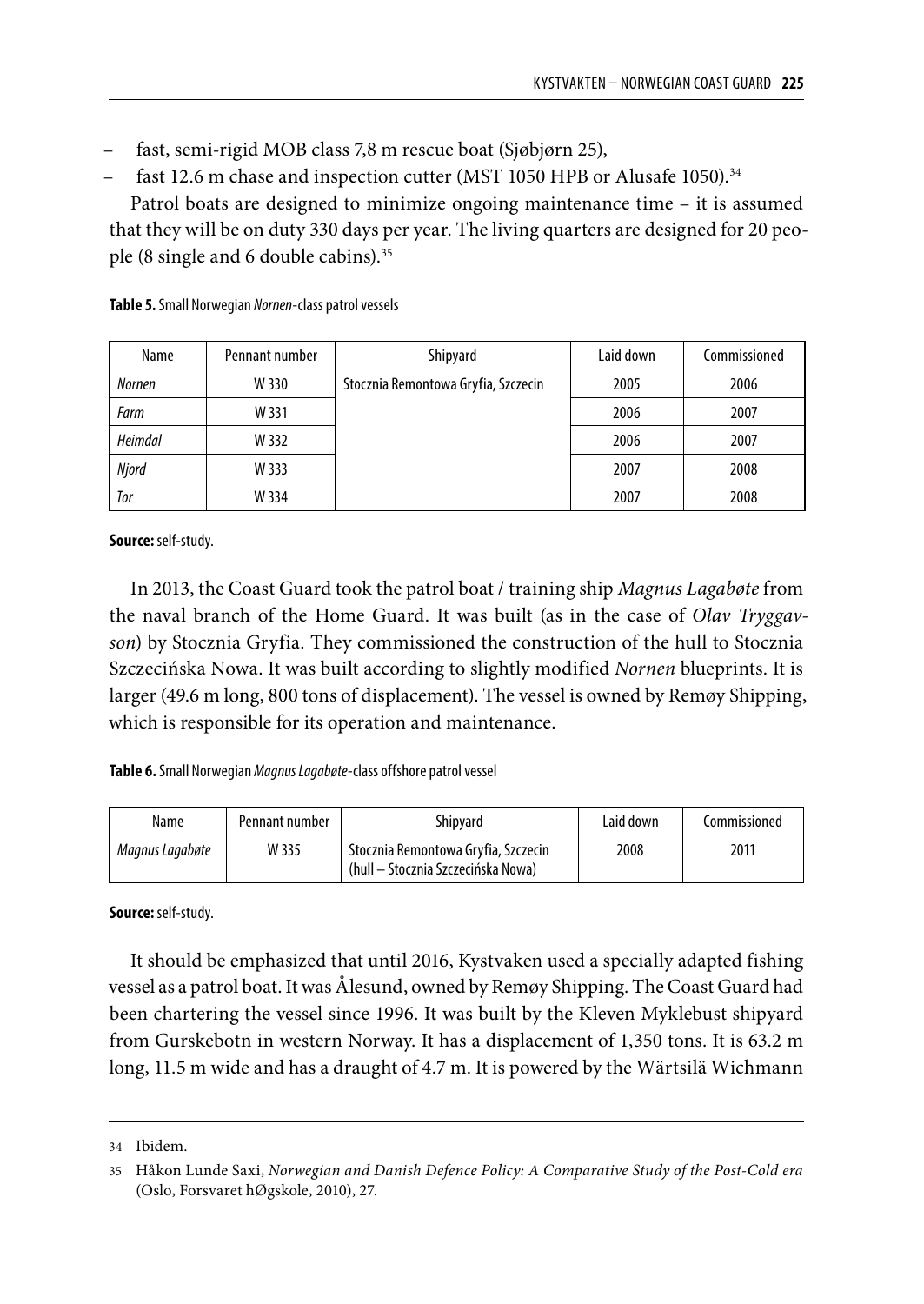8V28B 3600 hp diesel engine, which gives it a maximum speed of 18 knots. The vessel is armed with a 40 mm cannon and a 12.7 mm machine gun. It was initially supposed to be withdrawn from service after the introduction of the new *Barentshav* patrol boats, but the unit was finally retired after the acquisition of *Magnus Lagabøte*. What is interesting is that a 2100-ton Tromsø trawler that was built in Gdynia remained in service in the years 1995–2007.

### **CONCLUSIONS**

The Norwegian Coast Guard is a unique formation on a Scandinavian scale. While being part of the armed forces (Navy), it performs a wide spectrum of tasks for several civil departments. This solution stems from the need for a model that combines relatively low maintenance costs with high efficiency. It should also be noted that since the beginning of the 21st century, the Coast Guard's internal tonnage renewal program is being consistently implemented (which bows down to replacing the adapted units with multi-task patrol boats with a wider spectrum of capabilities). This makes the Coast Guard one of the most modern and comprehensive formations of this type in the world. There is, in fact, such a thing as a "Norwegian Coast Guard model".<sup>36</sup>

### **BIBLIOGRAPHY**

- Treaty between the Kingdom of Norway and the Russian Federation concerning Maritime Delimitation and Cooperation in the Barents Sea and the Arctic Ocean; Annex I to the Treaty between the Kingdom of Norway and the Russian Federation concerning Maritime Delimitation and Cooperation in the Barents Sea and the Arctic Ocean; Annex II to the Treaty between the Kingdom of Norway and the Russian Federation concerning Maritime Delimitation and Cooperation in the Barents Sea and the Arctic Ocean. Accessed on 17.02.2018. www.regjeringen.no/globalassets/ upload/ud/vedlegg/folkerett/avtale\_engelsk.pdf.
- Arlov, Thor B. "The Discovery and Early Exploitation of *Svalbard*. Some Historiographical Notes". *Acta Borealia* 22 (2005), 1: 3–11.
- Karwowski, Mariusz. "Polska w krainie wiecznego zimna". *Forum Akademickie*, [b.r.]. Accessed on 12.03.2018. www. forumakademickie.pl/fa-archiwum/archiwum/2001/02/ artykuly/16-polska\_w\_krainie\_wiecznego\_zimna.htm.

<sup>36</sup> Bård Holmen Solvik, *The Norwegian Coast Guard Model. Strengthening Norwegian Seapower or unfortunate militarization of Norwegian jurisdiction?* (Oslo, University of Oslo, 2014), 21–26.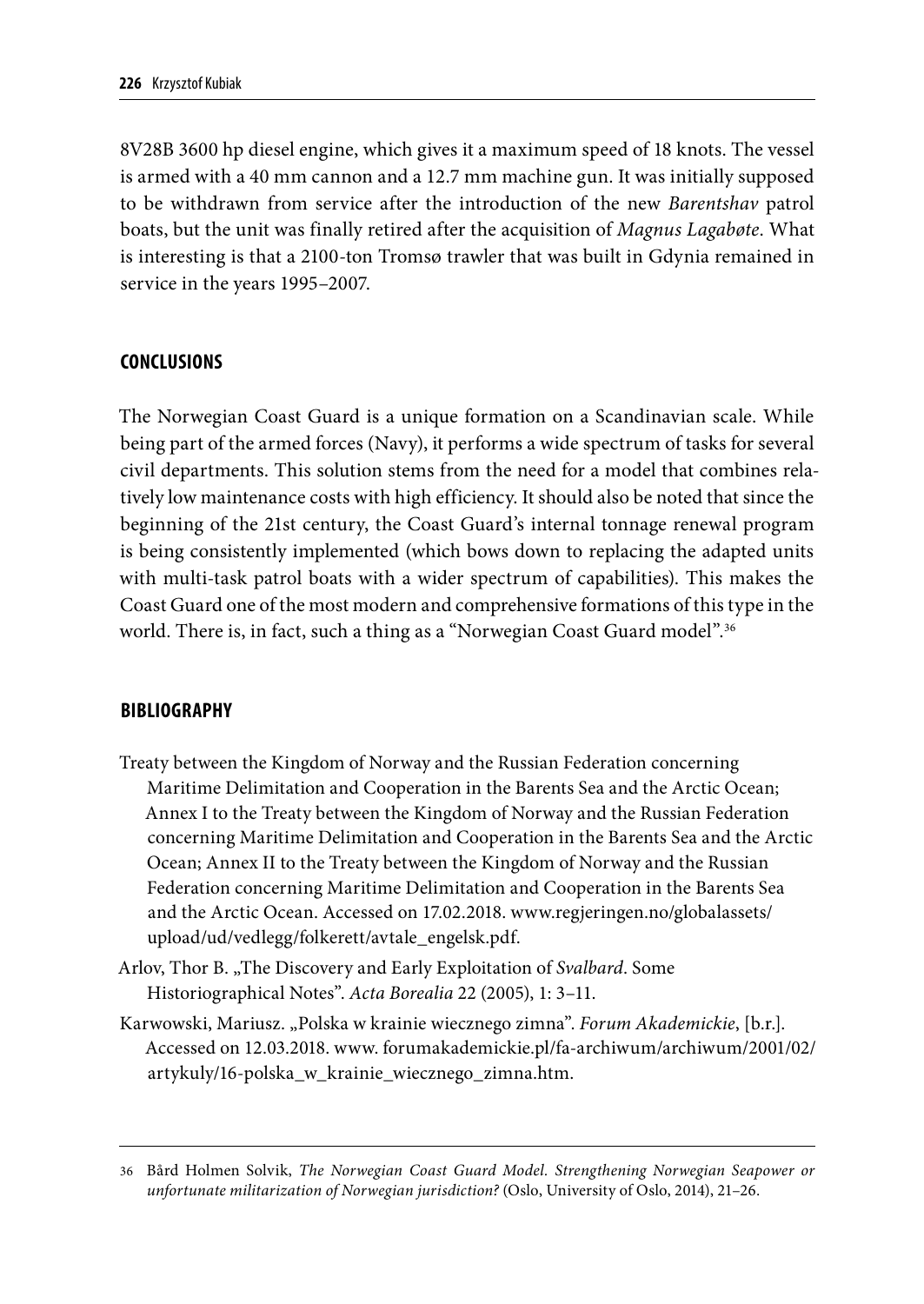- Mieczkowski, Mariusz. "Status granic morskich *Svalbard*u oraz interpretacja Traktatu Spitsbergeńskiego z 1920 roku z perspektywy dzisiejszego Międzynarodowego Prawa Morza". *Meritum* 1 (2009): 290–201.
- Florsheim, Bowen L. "Territorial Seas 3000 Years Old Question". *Journal of Air Law and Commerce* 36 (1970): 74–96.
- Børresen, Jacob. "The Sea Power of the Coast State and the Management of Maritime Resources". W: *Navies in Northern Waters*, red. Rolf Hobson, Tom Kristiansen, 325–341. London, Portland: Taylor & Francis, 2004.
- Jensen, Jan P. *Havets voktere historien om Kystvakten*. Oslo: Schibsted, 1998.
- Tangedal, Torgeir. *Kystvakten «Alltid til stede klar med det vi har» En undersøkelse om Kystvakten er organisert, bevisst og handlende på en måte som vil bygge en god sikkerhetskultur og forebygge skader og ulykker*. Høsten: Masteroppgave i Risikostyring og sikkerhetsledelse, Universitetet i Stavanger, 2015.
- Nilsen, Odd Magne, Coast Guard Program New Vessels. Status and Plans, multimedia presentation. Accessed on 3.04.2018. http://www.sms1835.no/arkiv/2014-08-27%20 New%20Coastal%20Guard%20Vessels%20-%20Status%20an%20Plans%20by%20 Commander%20Odd%20Magne%20Nilsen.pdf.
- Saxi, Håkon Lunde. *Norwegian and Danish Defence Policy: A Comparative Study of the Post-Cold era*. Oslo: Forsvaret høgskole, 2010.
- Solvik, Bård Holmen. *The Norwegian Coast Guard Model. Strengthening Norwegian Seapower or unfortunate militarization of Norwegian jurisdiction?* Oslo: University of Oslo, 2014.
- "Norway's maritime borders". *BarentsWatch*, 20.05.2013. Accessed on 3.01.2018. www.barentswatch.no/en/articles/Norways-maritime-borders.
- "Smutthullet og Smutthavet". *BarentsWatch*, 18.05.2012. Accessed on 3.01.2018. www.barentswatch.no/artikler/Smutthullet-og-Smutthavet/.
- Lepperød, Trond. "Knep russere i «Smutthavet»". *Nettavisen Nyheter*. 12.06.07. Accessed on 4.01.2018. www.nettavisen.no/nyheter/innenriks/knep-russere-ismutthavet/1110865.html.
- "Norwegian Antarctic Territory". *World States*, [b.r.]. Accessed on 22.01.2018. www.worldstatesmen.org/Queen\_Maude\_Land.html.
- "Norwegian Interests and Policy in the Antarctic, Meld. St. 32 (2014–2015) Report to the Storting (white paper)". *Regjeringen*, 05.2016. Accessed on 22.02.2018. www.regjeringen.no/contentassets/cef2a67e958849689aa7e89341159f29/en-gb/pdfs/ stm201420150032000engpdfs.pdf.
- "Norwegian Seafood and Fish Industry Statistics". *BizVibe. Blog Food and Beverages*, 11.10.2017. Accessed on 22.02.2018. www.bizvibe.com/blog/norway-fishing-industrylargest-exporter/.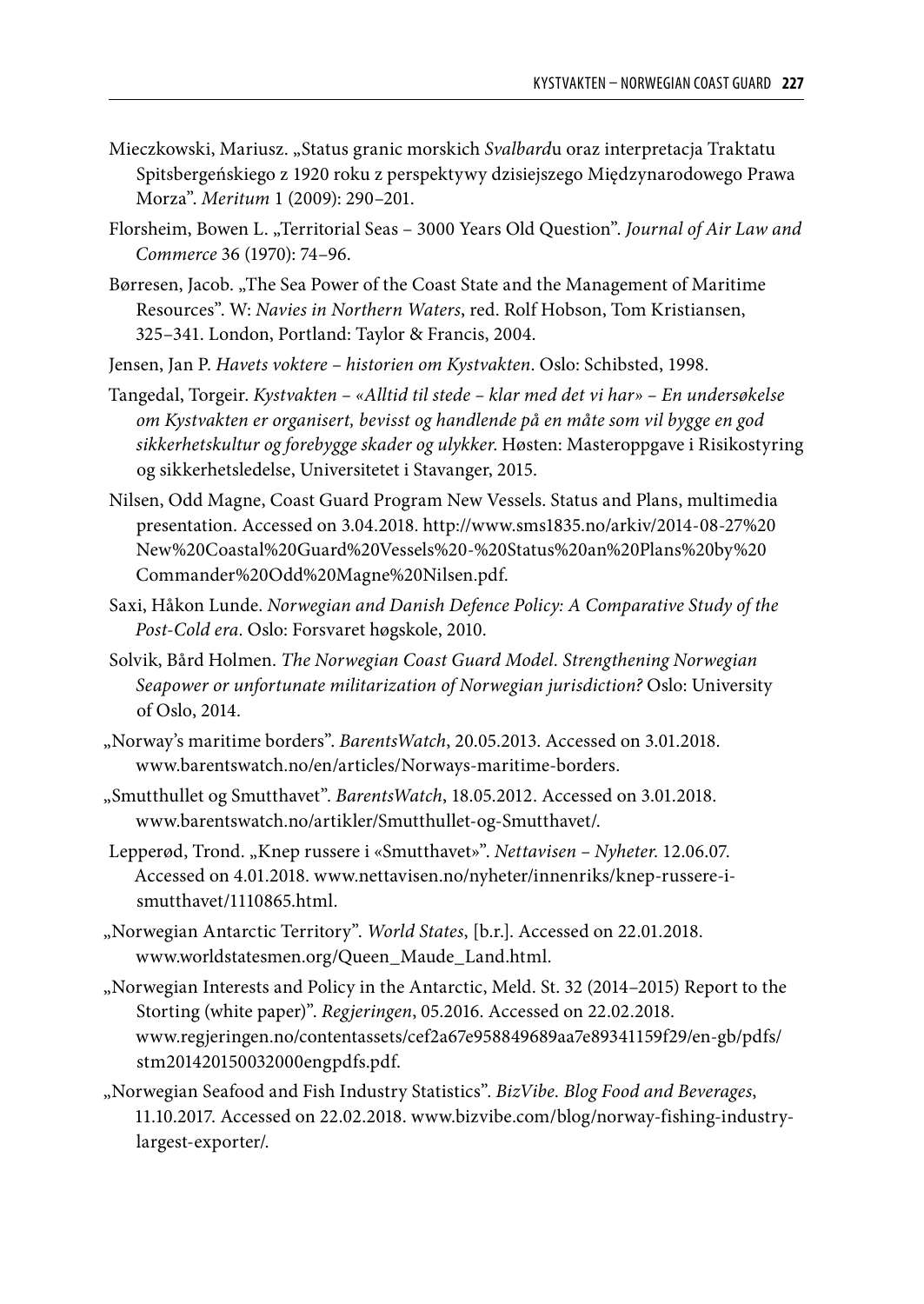- "Oppsynstjeneste fra 1906". *Forsvarets Museer*, 05.12.2014. Accessed on 10.03.2018. www.forsvaretsmuseer.no/Marinemuseet/Sjoeforsvaret-organisasjon-avdelinger-ogdrift-1814-2016/Kystvakten/Oppsynstjeneste-fra-1906.
- "*Svalbard* (W 303) Icebreaker/Offshore Patrol Vessel (OPV)". *Homeland Security*, [b.r.]. Accessed on 10.03.2018. https://www.homelandsecurity-technology.com/projects/kv-*Svalbard*-w-303-icebreaker-opv/.
- Hansen, Jan Ingar. "Det sjømilitære fiskerioppsyn (1961)". *Forsvarets Museer*, 05.12.2014. Accessed on 17.03.2018. http://forsvaretsmuseer.no/Marinemuseet/Sjoeforsvaretorganisasjon-avdelinger-og-drift-1814-2016/Kystvakten/Det-sjoemilitaerefiskerioppsyn-1961.
- Bongo, Torbjørn. "Kystvakten feirer 40 år". *Norge Officers-Og Spesjalistforbund*, 04.04.2017. Accessed on 17.03.2018. www.nof.no/arkiv/Kystvakten-feirer-40-ar.
- United Nations Office on Drugs and Crime. "Lov om Kystvakten (kystvaktloven)". UNODC, [b.r.]. Accessed on 21.03.2018. www.unodc.org/res/cld/document/lov-omkystvakten-kystvaktloven\_html/Kystvaktloven\_N.pdf.
- "Oil and Gas Exports". *Norwegian Petroleum*, [b.r.]. Accessed on 22.03.2018. www. norskpetroleum.no/en/production-and-exports/exports-of-oil-and-gas/.
- "Kystvakta. Kystvakta er Noregs vaktarar på havet". *Forsvaret*, [b.r.]. Accessed on 22.03.2018. www.forsvaret.no/fakta/organisasjon/Sjoeforsvaret/Kystvakten.
- "*Nordkapp* Class". *Navaltoday*, 13.10.2017. Accessed on 22.03.2018. www.navaltoday.com/ tag/*Nordkapp*-class/.
- "End of the Cold War opened up for New International Tasks". *Danish Naval History*, 15.10.2003. Accessed on 22.03.2018. http://www.navalhistory.dk/English/ History/1989\_2003/TheNavyAfter1989.htm.
- Institute of Cetacean Research. "Sea Shepherd's violent history". *ICR*, [b.r.]. Accessed on 27.03.2018. http://www.icrwhale.org/eng/history.pdf.
- "FFI The Norwegian Research Centre on CBRNE Protection". *Forsvarets forskninginstitutt*, [b.r.]. Accessed on 29.03.2018. https://www.ffi.no/no/Publikasjoner/ Documents/FFI-fakta-eng-CBRNE.pdf.
- "Barentshav Class Offshore Patrol Vessels (OPV)". *Homeland Security*, [b.r.]. Accessed on 2.04.2018. https://www.homelandsecurity-technology.com/projects/barentshavoffshore-patrol-vessels-norway/.
- "Ship management". *Remøy Management*, [b.r.]. Accessed on 2.04.2018. www.remoymanagement.no/business-areas/ship-management.
- "Nornen Class Patrol Vessels" *Homeland Security*, [b.r.]. Accessed on 02.04.2018. www.homelandsecurity-technology.com/projects/nornen-class-patrol-vessels/.
- "Norwegian multi-role coastguard vessel Harstad", *Maritime Journal*, 01.04.2005. Accessed on 3.04.2018. http://www.maritimejournal.com/news101/tugs,-towing-andsalvage/norwegian\_multi-role\_coastguard\_vessel\_harstad.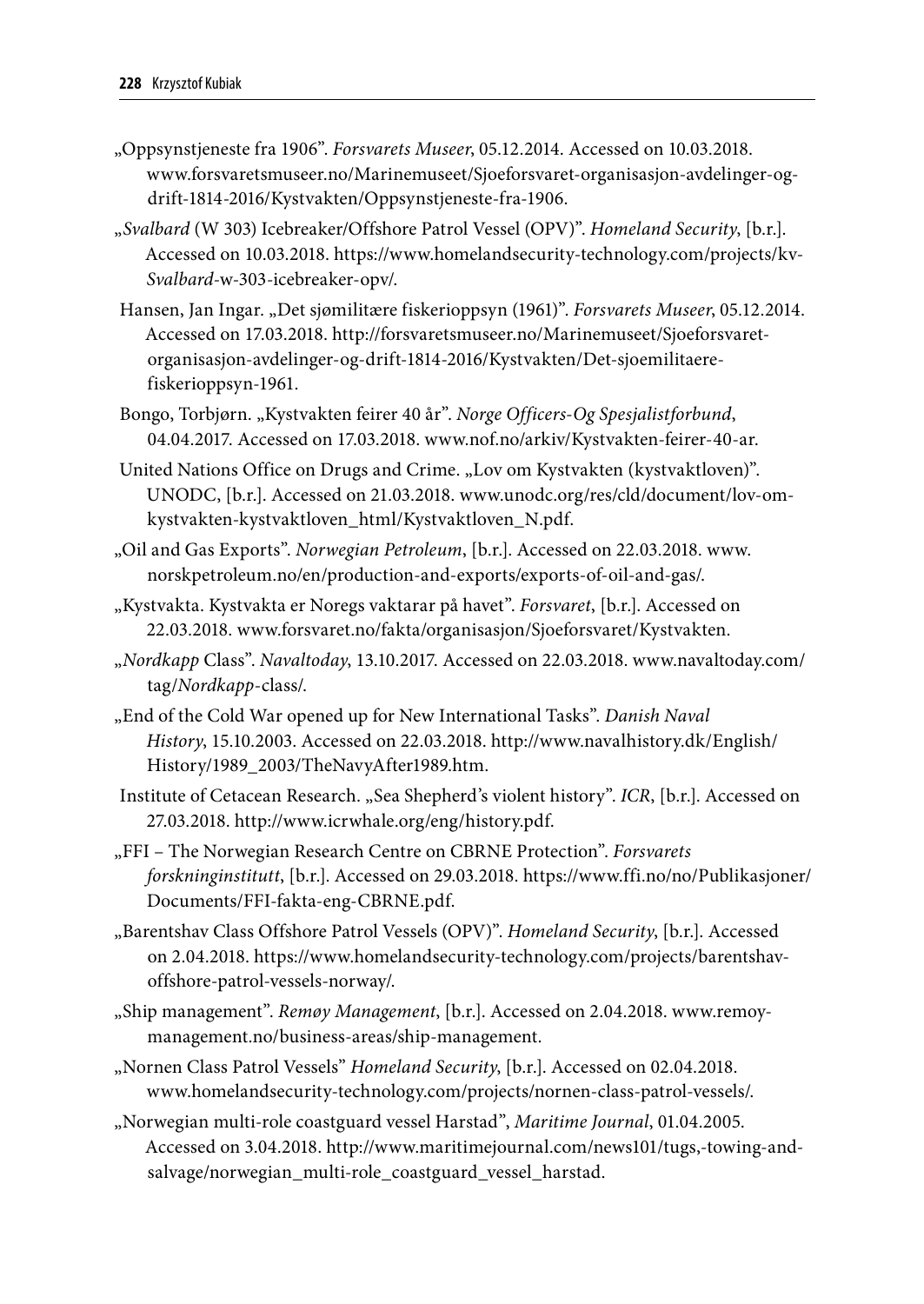- "333 Squadron / 333 Skvadron". *Global Security*, [b.r.]. Accessed on 04.04.2018. www.globalsecurity.org/military/world/europe/no-333-skv.htm.
- "Troll the Norwegian research station in Antarctica". *Norsk Polarinstitutt*, [b.r.]. Accessed on 24.03.2018. www.npolar.no/en/about-us/stations-vessels/troll.

English version: Mateusz Matuszczak, Mark Atkinson

#### **SUMMARY**

Norwegian maritime areas span over 2.5 million square kilometres. Among Norwegian maritime resources, oil and natural gas deposits play the most important role (about 6000 oil wells were drilled: 4996 in the North Sea, 836 in the Norwegian Sea and 168 in the Barents Sea). Norway is currently the sixth-largest gas producer and 13th largest producer of crude oil in the world. In 2016, oil and gas exports gave Norway a total revenue of 350 billion kroner, constituting 37% of the value of en bloc exports (47% of the value of exports of goods). The stability of the commodity market and the maintenance of the undisturbed operation of erected mining installations are, therefore, of paramount importance for maintaining a high level of Norway's social, economic and political security. In an unfavourable political and military situation, however, sea mining can turn into the most difficult element to protect of the critical infrastructure of the state. In turn, the value of exports of fishery products and the closely related processing industry is estimated at around 48 billion NOK, which is a significant part of the state's revenue. In addition, these branches play an important social role, which in a welfare state is an extremely important issue. The two aforementioned examples clearly show that Norwegians have good reasons to protect their maritime territories. A specialized formation called the Coast Guard (Kystvaken) is dedicated to this task.

# **KYSTVAKTEN – NORWESKA STRAŻ WYBRZEŻA**

**Słowa kluczowe:** Norwegia, obszary morskie, straż wybrzeża

#### **STRESZCZENIE**

Norweskie obszary morskie to ponad 2,5 mln km2 . Spośród morskich zasobów norweskich największą rolę odgrywają złoża ropy naftowej i gazu ziemnego znajdujące się w obrębie obszarów morskich państwa (wykonano około 6 000 odwiertów, 4996 na Morzu Północnym, 836 na Morzu Norweskim i 168 na Morzu Barentsa). Norwegia jest obecnie szóstym producentem gazu i 13 producentem ropy naftowej na świecie. Eksport ropy i gazu dał Norwegii w 2016 roku wpływy 350 mld koron, co stanowi 37% wartości eksportu *en bloc* (47% wartości eksportu towarów). Stabilność rynku surowców oraz utrzymanie niezakłóconej eksploatacji wzniesionych instalacji wydobywczych mają więc pierwszoplanowe znaczenie dla utrzymania wysokiego poziomu bezpieczeństwa socjalnego, ekonomicznego i politycznego Norwegii. W niesprzyjającej sytuacji polityczno-wojskowej istnieje jednak ewentualność